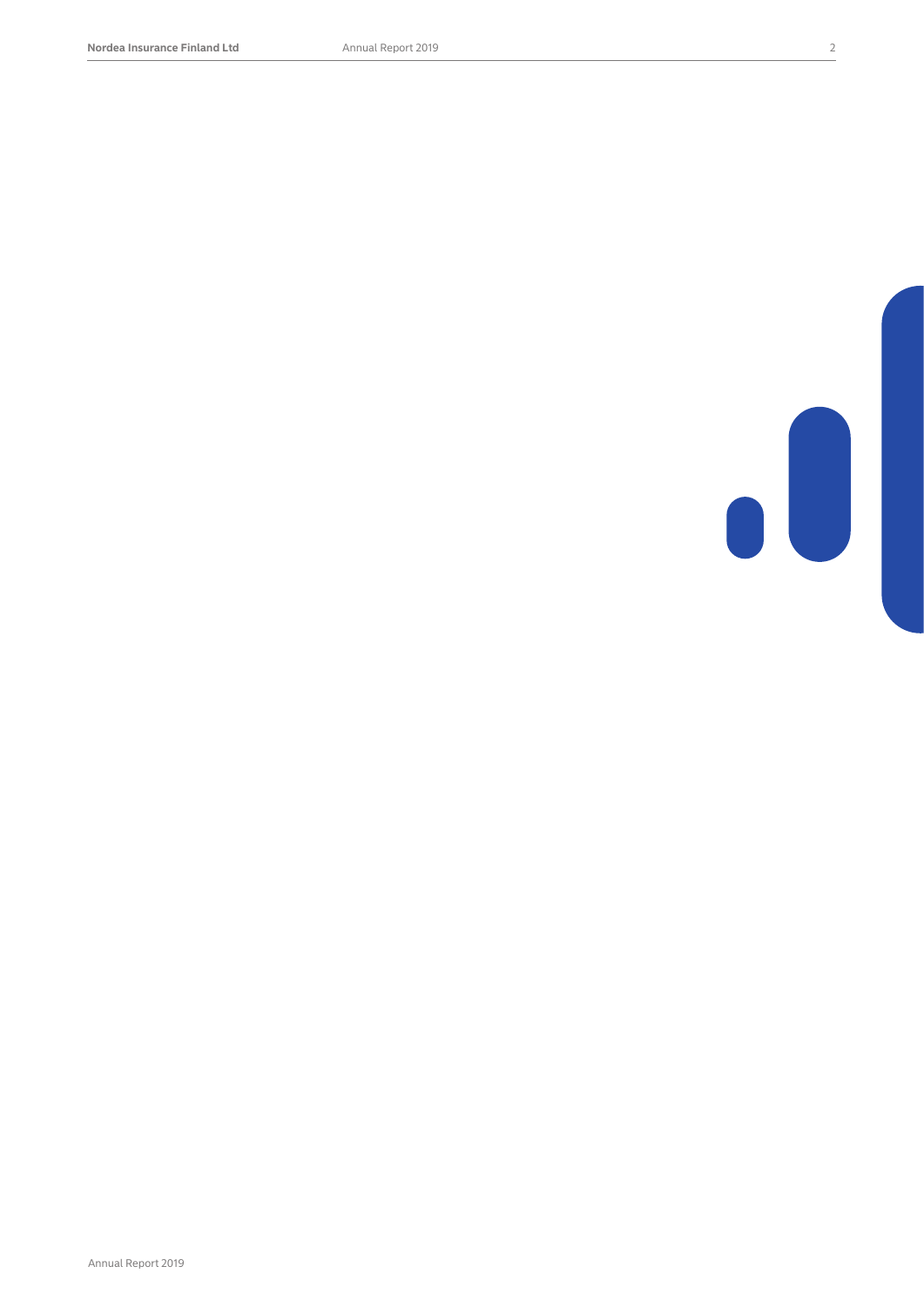# **Contents**

# **Annual report 2019 4**



| The second year of Nordea Insurance Finland Ltd |
|-------------------------------------------------|
| Premium income                                  |
| Investments in 2019                             |
| Claims                                          |
| <b>Expenses</b>                                 |
| Personnel                                       |
| Result                                          |
| <b>Technical provisions</b>                     |
| Risk management                                 |
| Group structure and ownership                   |
| The future outlook                              |
| Events after the financial year                 |
|                                                 |
|                                                 |

| Nordea Insurance Finland Ltd                                                               |          |
|--------------------------------------------------------------------------------------------|----------|
| Profit and loss<br>Balance sheet<br>Cash flow statement                                    | 8<br>9   |
| Notes to the financial statements                                                          | 10       |
| Riskprofile                                                                                | 17       |
| Signatures of Report of the<br>Board of Directors' and Annual Accounts<br>Auditor's Report | 19<br>20 |

Nordea Insurance Finland Ltd is part of the Nordea Group. We build strong and close relationship through our engagement with customers and society. Whenever people strive to their goals and realise their dreams, we are there to provide relevant financial solutions. We are the largest bank in the Nordic region and among the ten largest financial

groups in Europe in terms of total market capitalisation with around 11 million customers, 31,500 employees and 600 branch office locations. The Nordea share is listed on the Nasdaq Stockholm, Nasdaq Helsinki and Nasdaq Copenhagen exchanges.

Nordea Insurance Finland Ltd nordea menano - mana eta<br>Kaisaniemenkatu 6, Helsinki horreka eta ET-00020 NORDEA nordea.fi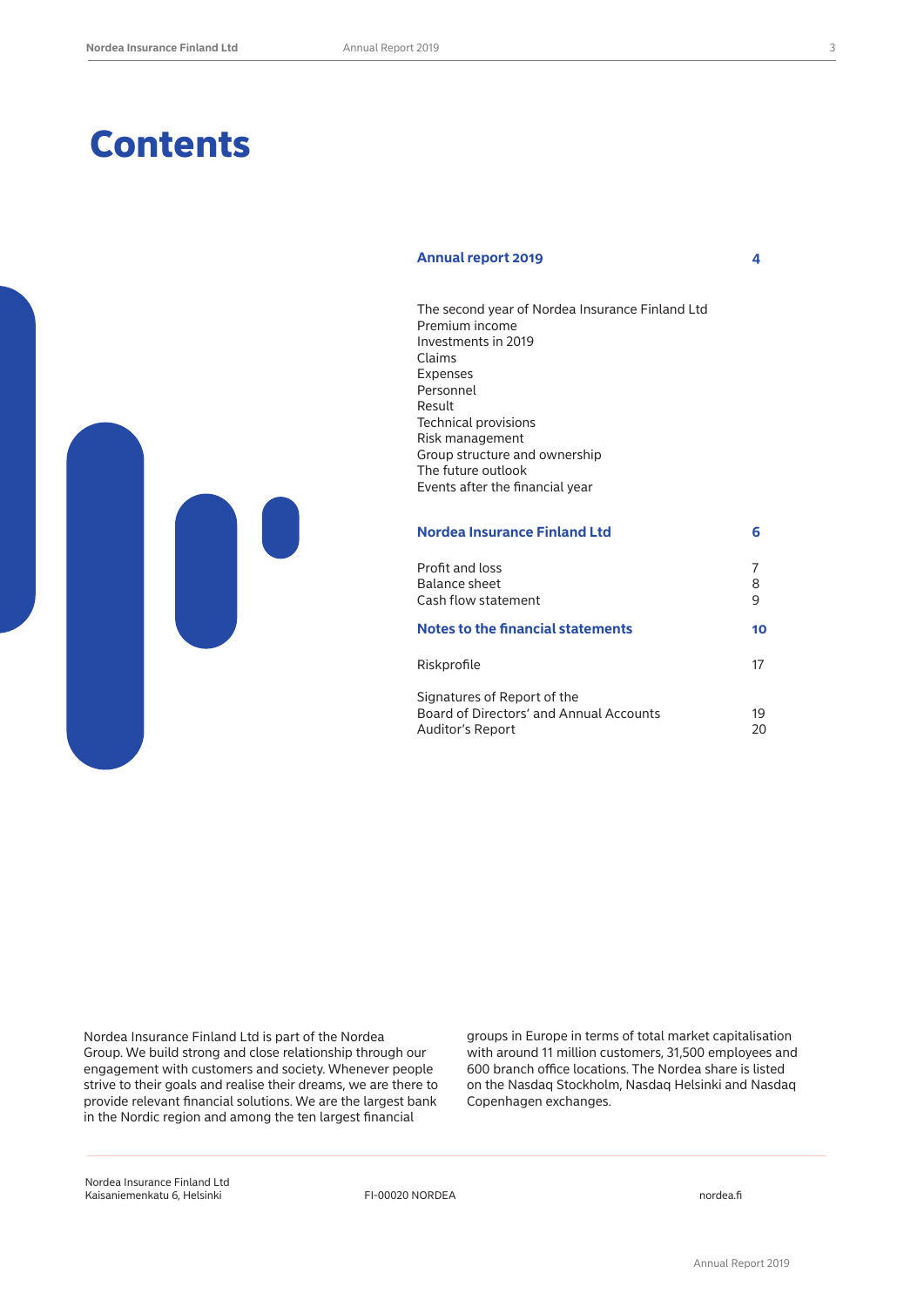# **The second year of Nordea Insurance Finland Ltd**

Nordea Insurance Finland Ltd is a non-life insurance company, which provides non-life insurance covers (class 1, 2 and 16) for the customers of Nordea Bank. The covers are offered as a part of the Nordea MyLife insurance brand and Nordea Bank acts as the sales channel. Nordea Insurance Finland Ltd has outsourced nearly all the main operating functions to the parent company Nordea Life Assurance Finland Ltd.

During its second year of operation the company has focused on growing its insurance sales. A significant growth was accomplished with a portfolio transfer in October 1st, when the company received the existing non-life insurance portfolio (classes 1 and 2) from its parent company.

The insurance portfolio transfer was completed as a part of a transfer of business, in which the whole non-life insurance business was transferred to Nordea Insurance Finland Ltd. In addition to the insurance portfolio and related assets, two employees were transferred to the company. The transfer was executed as a capital contribution where the company gave 3,000 new shares thorough an emission to Nordea Life Assurance Ltd as a payment for the portfolio and the assets linked to it. After the transfer the customer base increased with almost 85,000 new customers. The customer benefits and the terms and conditions of the insurance covers stayed unchanged.

The outsourced functions were monitored according to the monitoring process during the year.

## **Premium income**

The premium income for Nordea Insurance Finland Ltd was MEUR 5.4 (EUR 607.60).

# **Investments in 2019**

The investment activities of the company started after the portfolio transfer 1.10.2019. The strategy of the company is to keep the total risk of its investment portfolio relatively low. The low risk level of the investment portfolio has been achieved by comprehensively diversifying the portfolio into different asset classes and by selecting investments for the portfolio that would react independently of one another in various market situations.

At the end of the year, fixed income investments accounted for 79,1 (-) per cent, equities and equity-type investments for 15,3 (-) per cent and the share of cash 5,6 (-) per cent.

#### **Claims**

Total amount of EUR 775,542.9 claims was paid in 2019.

#### **Expenses**

The total expenses were EUR 843,280.33 (357,539.09). The share of salaries and other personnel costs was EUR 183,551.79 (190,337.99).

# **Personnel**

The company's personnel consisted of two people during the period 1.1.2019 - 30.9.2019 and starting from 1.10.2019 the personnel consisted of four persons. Women accounted for 75 per cent of the work force and men for 25 per cent.

#### **Result**

The balance on the technical account for 2019 before taxes was EUR 3,521,722.27 (-404,448.43). Investment costs amounted to EUR 220 983,81 (16,885.44).

## **Technical provisions**

The technical provision of Nordea Insurance Finland Ltd was EUR 9,206,756.84 (30,631.50).

The provision for unearned premiums was EUR 1,076,101.23 (15.74). The provision for claims outstanding was EUR 7,934,688.18 (30,029.54) and the change in equalization provision amounted to EUR 195,967.43 (586.22).

#### **Solvency**

The company's solvency is strong. Eligible own funds exceeds the solvency capital requirement by a ratio of 2.40.

### **Risk management**

The risk management of the company has been outsourced to the mother company.

The objective of risk management is to identify, measure and manage the risks faced by the company.

At the company level, the most significant risks include the risks associated with the business strategy and business environment, investment activity risks, risks associated with the structure of the technical provisions, underwriting risks and operational risks.

The parent company Nordea Life Assurance Finland Ltd has a separate Risk Management Department, headed by the Chief Risk Officer (CRO). The CRO develops and directs the risk management practices of the company.

The risk management strategy is updated as necessary – annually, at the very least. The strategy contains precisely defined principles according to which the risk management measures, follows up on and reports risks to the top executive management. The company has a contingency plan and a business continuity plan, which are tested annually.

# **Group structure and ownership**

Nordea Insurance Finland Ltd has 53,000 (50,000) shares all of which have the same number of votes at the Annual General Meeting. The minimum share capital, as stated in the Articles of Association, is EUR 5,000,000.00 and the maximum EUR 20,000,000.00. The share capital can be increased or decreased within these limits without revising the Articles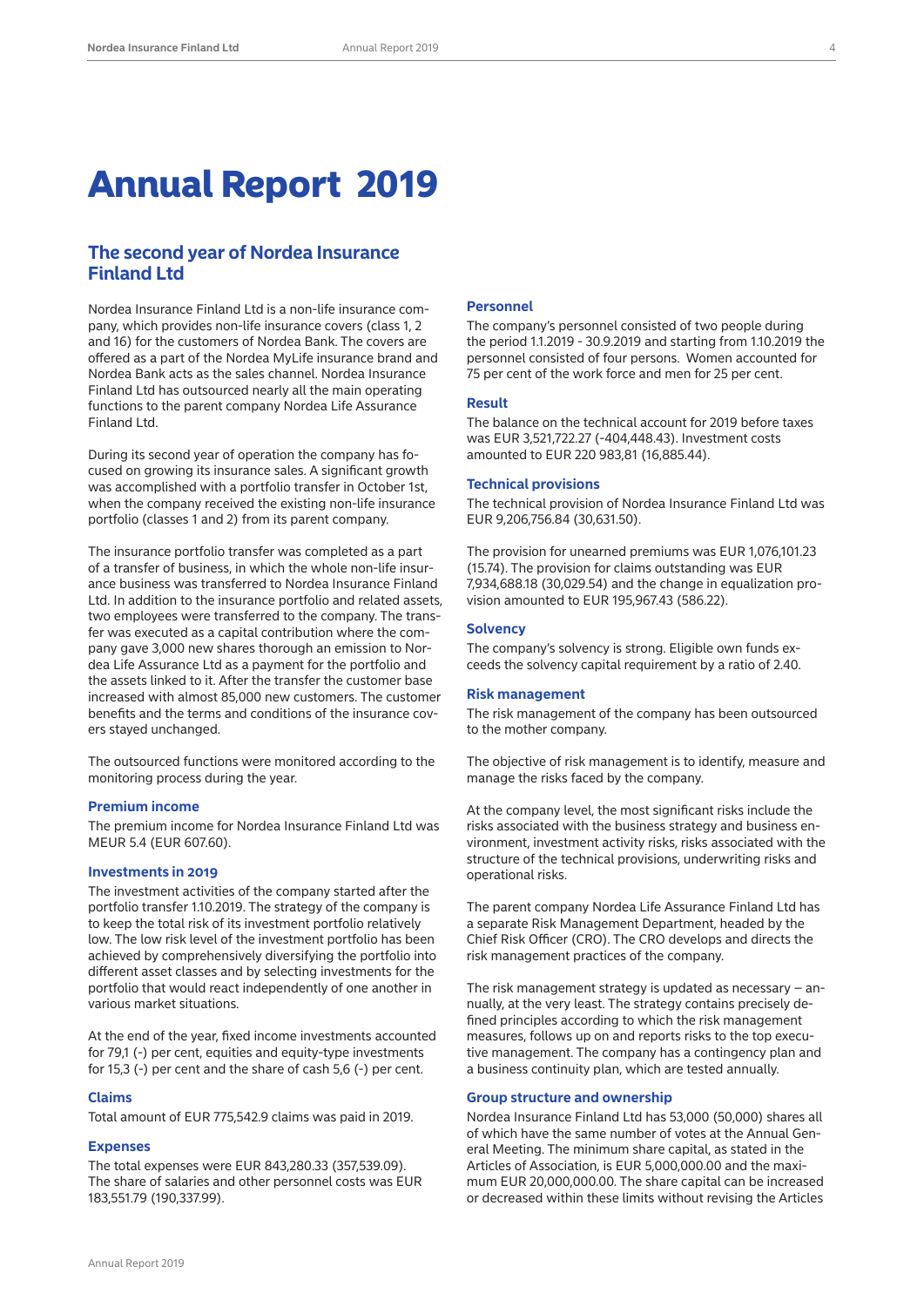of Association. The shares do not have a nominal value and the minimum number of shares is 50,000 and the maximum 200,000. The parent company of Nordea Insurance Finland Ltd is Nordea Life Assurance Finland Ltd with a 100 per cent holding. Nordea Life Assurance Finland Ltd, in turn, is wholly-owned by Nordea Life Holding AB. Nordea Life Holding AB is wholly-owned by Nordea Bank Abp.

# **The company's future**

We believe that the company has a good basis to grow its business. During the year 2020 the aim is to grow the number of the company's customers via an active promotion and sales support of MyLife product. The financial solidity and the return of the company establish a solid basis for the growth of the company.

# **Administration and auditors of Nordea Insurance Finland Ltd**

The Board of Directors of the company is composed of the following three members:

Pekka Luukkanen, Chairman of the Board Petra Särkkä Raimo Voutilainen

The Managing Director of the company is Veli-Pekka Seppälä, M.Sc.

The Chief Actuary of the company is Sari Martikainen, M.Sc, actuary approved by the Ministry of Social Affairs and Health.

The audit firm of the company is PWC Oy with APA Juha Wahlroos acting as the principal auditor.

The Annual General Meeting was held on 2 April 2019.

# **Proposal of the Board of Directors for distribution of profit**

The result for the second operating year for Nordea Insurance Finland Ltd was EUR 2,898,267.50.

The Board of Directors proposes the result to be transferred to the retained earnings account

### **Events after the financial year**

No significant events.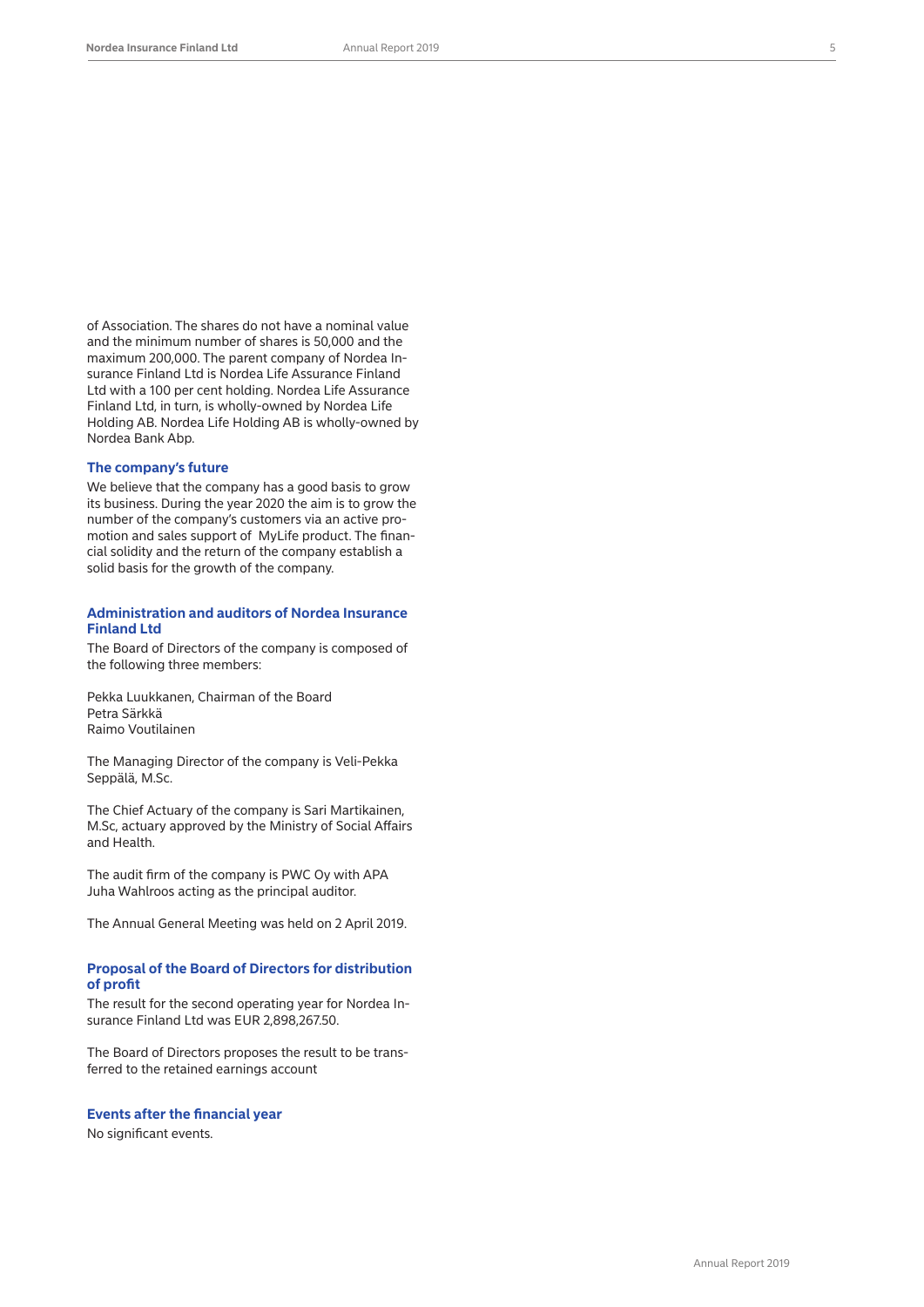Financial Statements 2019 Nordea Insurance Finland Ltd

| Profit and loss                         |    |
|-----------------------------------------|----|
| <b>Balance sheet</b>                    | 8  |
| Cash flow statement                     | 9  |
| Notes to the financial statements       | 10 |
|                                         |    |
| Riskprofile                             | 17 |
|                                         |    |
| Signatures of Report of the             |    |
| Board of Directors' and Annual Accounts | 19 |
|                                         |    |
| <b>Auditor's Report</b>                 |    |
|                                         |    |

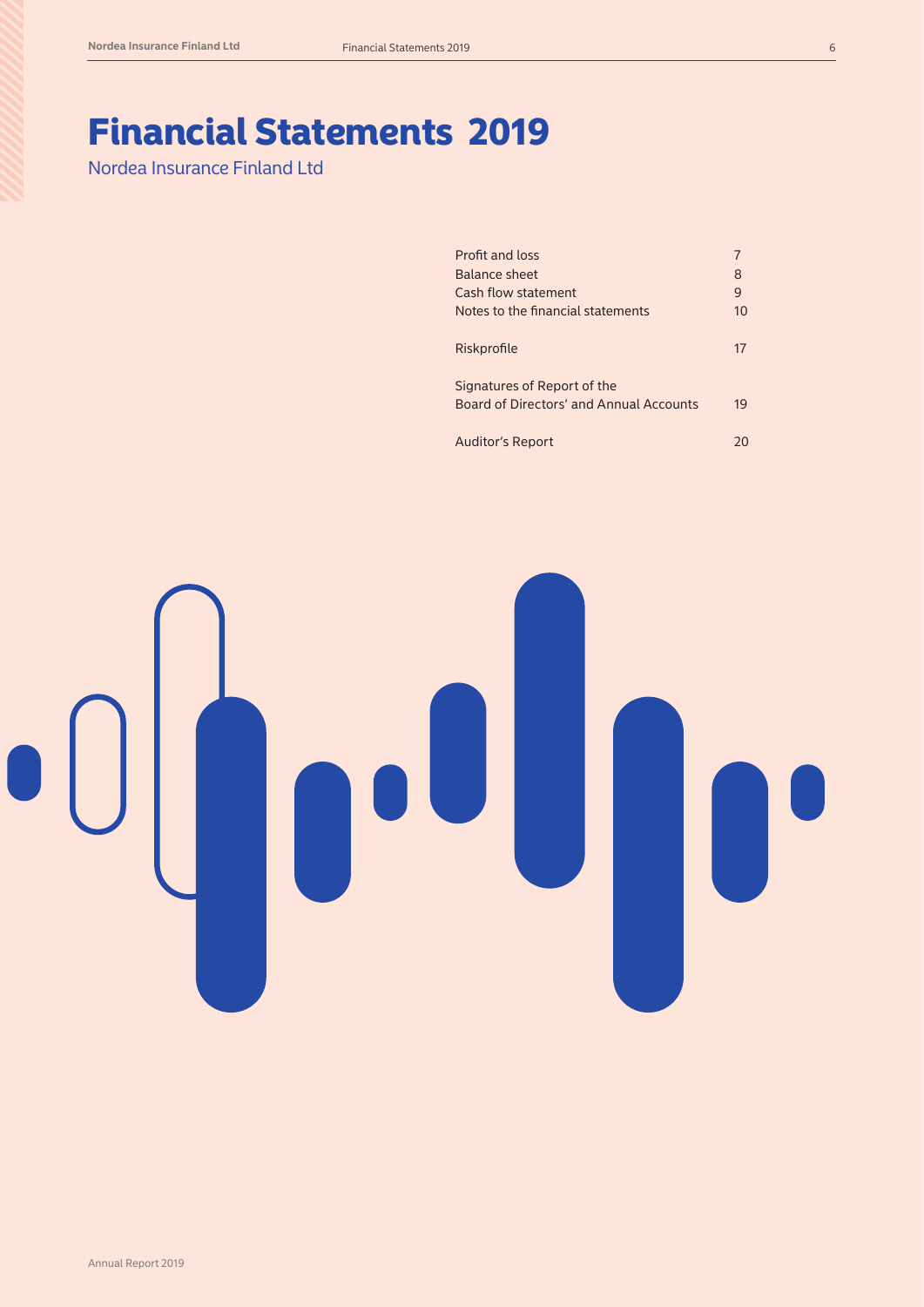# Profit and loss account

| <b>Technical Account</b>                                                    |                               | $1.1 - 31.12.2019$ |                             | 28.7.2017-31.12.2018 |
|-----------------------------------------------------------------------------|-------------------------------|--------------------|-----------------------------|----------------------|
| Premiums earned                                                             |                               |                    |                             |                      |
| Premiums written                                                            | 5 437 930                     |                    | 608                         |                      |
| Reinsurers' share                                                           | $-554$                        | 5 437 375          | $\overline{0}$              | 608                  |
| Change in the provision for unearned premiums                               | $-1076085$                    |                    | $-16$                       |                      |
| From which portfolio transfer                                               |                               |                    |                             |                      |
| Reinsurers' share                                                           | 1 2 6 5 0 1 2<br>$\mathbf{0}$ | 188 926            | $\mathbf 0$<br>$\mathbf{0}$ | $-16$                |
|                                                                             |                               |                    |                             |                      |
| Claims                                                                      |                               |                    |                             |                      |
| Claims paid                                                                 | $-775543$                     |                    | $\overline{0}$              |                      |
| Change in the provision for outstanding claims                              | -7 904 659                    |                    | $-30030$                    |                      |
| From which portfolio transfer                                               | 7 833 541                     |                    | $\mathbf{0}$                |                      |
| Reinsurers' share                                                           | $\overline{0}$                | $-846661$          | $\overline{0}$              | $-30030$             |
| Net operating expenses                                                      |                               | $-843280$          |                             | $-357539$            |
| Balance on technical account before the change in<br>equalisation provision |                               | 3 9 3 6 3 6 0      |                             | $-386977$            |
| Change in equalisation provision                                            |                               | $-195381$          |                             | $-586$               |
| Balance on technical account                                                |                               | 3740979            |                             | $-387563$            |
| <b>Non-technical account</b>                                                |                               |                    |                             |                      |
| Investment income                                                           |                               | 1727               |                             | $\Omega$             |
| Investment expenses                                                         |                               | $-120755$          |                             | $-16885$             |
| Investment depreciations                                                    |                               | $-100229$          |                             | $\overline{0}$       |
| Profit/loss on ordinary activities                                          |                               | 3 5 21 7 22        |                             | $-404448$            |
| Profit/loss before appropriations and tax                                   |                               | 3 5 21 7 22        |                             | $-404448$            |
| Dirext taxes on ordinary operations                                         |                               |                    |                             |                      |
| Taxes for the year                                                          |                               | $-623455$          |                             | $-2$                 |
| <b>Result for the year</b>                                                  |                               | 2898268            |                             | $-404450$            |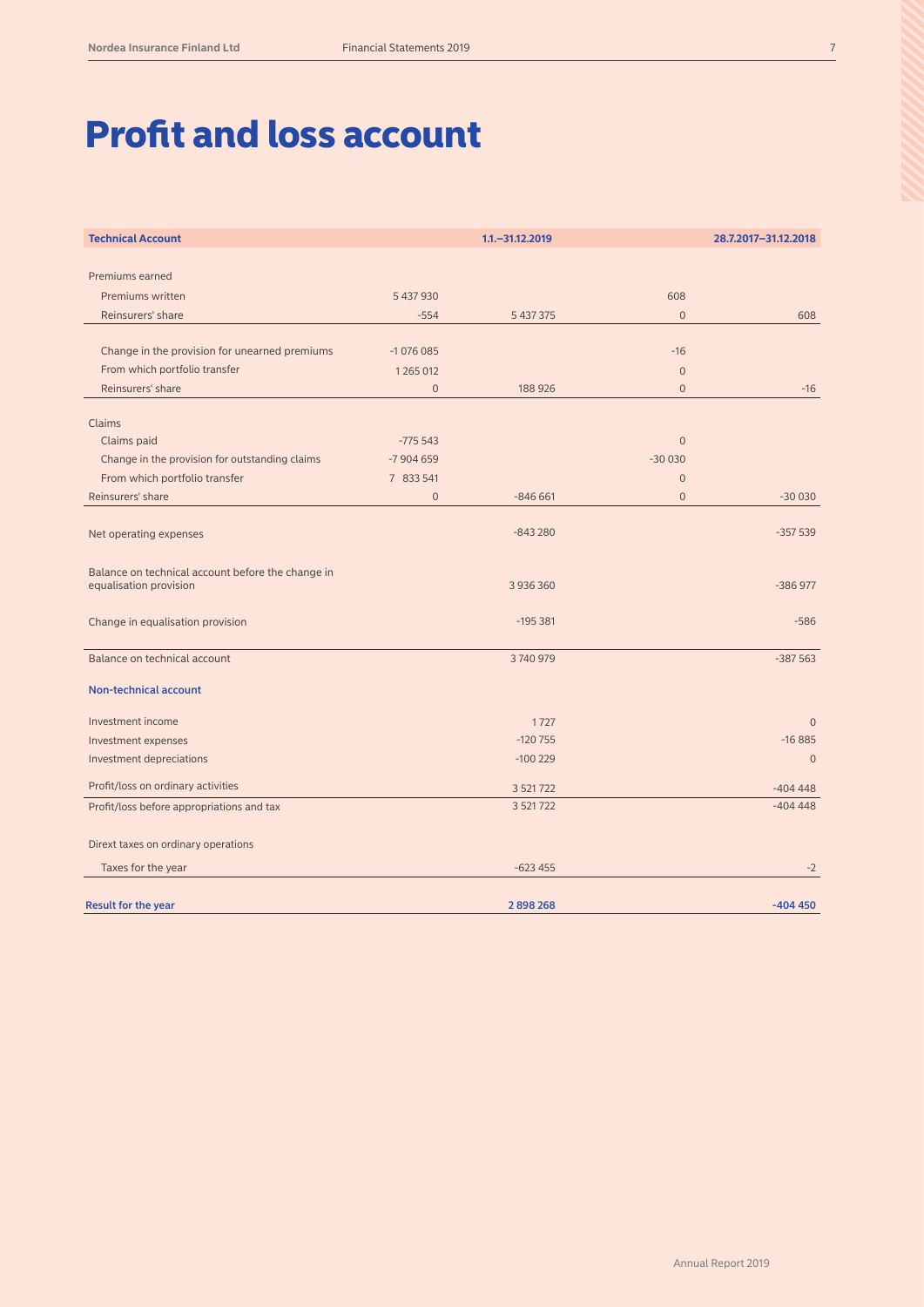# Balance Sheet

| <b>ASSETS</b>                              |            | 31.12.2019   |                     | 31.12.2018     |
|--------------------------------------------|------------|--------------|---------------------|----------------|
| <b>Investments</b>                         |            |              |                     |                |
| Other investments                          |            |              |                     |                |
| Shares and participations                  | 1196 000   |              | $\mathbf{0}$        |                |
| Debt securities                            | 6 437 743  | 7633743      | $\overline{0}$      | $\overline{0}$ |
|                                            |            |              |                     |                |
| <b>Receivables</b>                         |            |              |                     |                |
| Arising from direct insurance operations   |            |              |                     |                |
| Policyholders                              | 786 476    |              | 123                 |                |
| Intermediaries                             | 1992822    | 2779 298     | 338                 | 461            |
| <b>Other assets</b>                        |            |              |                     |                |
| Cash in hand and at bank                   |            | 7 271 692    |                     | 4 672 109      |
|                                            |            |              |                     |                |
| <b>Other receivables</b>                   |            |              |                     |                |
| Other receivables                          |            | 563          |                     | 9865           |
|                                            |            |              |                     |                |
| <b>Prepayments and accrued income</b>      |            | $\mathbf{0}$ |                     | 2 2 3 5        |
|                                            |            | 17 685 296   |                     | 4 684 670      |
| <b>LIABILITIES</b>                         |            |              |                     |                |
|                                            |            |              |                     |                |
| <b>Equity capital</b>                      |            |              |                     |                |
| Shareholders' equity                       | $-5000000$ |              | $-5000000$          |                |
| Reserve for invested unrestricted equity   | $-300000$  |              | $\mathsf{O}\xspace$ |                |
| Retained earnings                          | 404 450    |              | $\overline{0}$      |                |
| Profit for the year                        | $-2898268$ | -7793817     | 404 450             | $-4595550$     |
| <b>Technical account</b>                   |            |              |                     |                |
| Provisions for unearned premiums           | $-1076101$ |              | $-16$               |                |
| Outstanding claims                         | $-7934688$ | $-9010789$   | $-30030$            | $-30045$       |
|                                            |            |              |                     |                |
| Equalisation provision, non-life insurance |            | $-195967$    |                     | $-586$         |
|                                            |            | $-9206757$   |                     | $-30632$       |
| <b>Technical provisions</b>                |            |              |                     |                |
| <b>Creditors</b>                           |            |              |                     |                |
| Other creditors                            |            | $-6919$      |                     | $-2582$        |
| <b>Deferred income</b>                     |            | $-677803$    |                     | $-55907$       |
|                                            |            |              |                     |                |
|                                            |            | $-17685296$  |                     | $-4684670$     |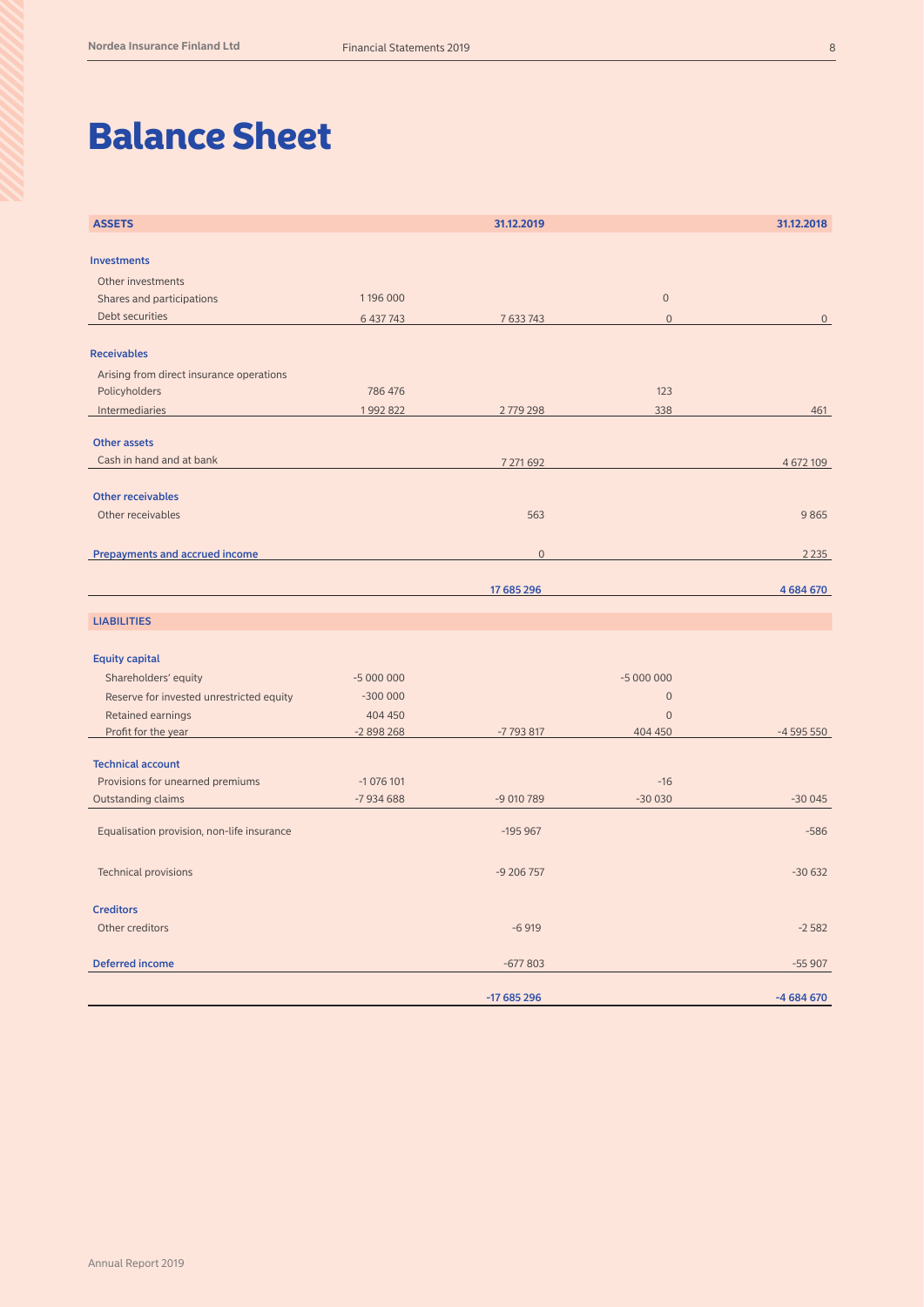# Cash Flow Statement

| <b>CASH FLOW STATEMENT</b>                                                 | $1.1 - 31.12.2019$ | 28.7.2017-31.12.2018 |
|----------------------------------------------------------------------------|--------------------|----------------------|
| <b>Cash flow from operations</b>                                           |                    |                      |
| Insurance premiums gained                                                  | 2 581 557          | 146                  |
| Reinsurers' share                                                          | $-554$             | $\Omega$             |
| Claims paid                                                                | $-702776$          | $\Omega$             |
| Reinsurers' share                                                          | $\Omega$           | $\Omega$             |
| Interest income paid                                                       | $\mathbf 0$        | $\overline{0}$       |
| <b>Dividend</b>                                                            | $\overline{0}$     | $\overline{0}$       |
| Other investment income received and other operational income              | $\overline{0}$     | $\Omega$             |
| Personel expense related payments                                          | $-146007$          | $-174254$            |
| Payments on other operative expenses                                       | $-878467$          | $-154243$            |
| Cash flow from business operations before financial items and taxes        | 1640228            | $-327889$            |
| Interest paid and payments on other financing expenses                     | $\overline{0}$     | $-2$                 |
| Direct taxes paid                                                          | $\overline{0}$     | $\overline{0}$       |
|                                                                            |                    |                      |
| <b>Cash flow from operations</b>                                           | 1640228            | $-327891$            |
|                                                                            |                    |                      |
| <b>Cash flow from investments</b>                                          |                    |                      |
| Net investments                                                            | $-8051700$         | $\overline{0}$       |
| Capital gains from investments (excl. cash assets)                         | 311 200            | $\overline{0}$       |
| Intangible and tangible assets                                             | $\overline{0}$     | $\Omega$             |
| <b>Transfer of business</b>                                                | 8 399 855          | $\overline{0}$       |
| Other asset investments and income from sales                              | $\Omega$           | $\overline{0}$       |
|                                                                            |                    |                      |
| <b>Cash flow from investments</b>                                          | 659 355            | $\mathbf{0}$         |
|                                                                            |                    |                      |
| <b>Cash flow from financial activities</b>                                 |                    |                      |
| Issue of shares for cash                                                   | 300 000            | 5 000 000            |
| Acquisition of own shares                                                  | $\overline{0}$     | $\overline{0}$       |
| Disposal of own shares                                                     | $\overline{0}$     | $\mathbf{0}$         |
| Loans drawn down                                                           | $\overline{0}$     | $\mathbf{0}$         |
| Repaid loans                                                               | $\overline{0}$     | $\overline{0}$       |
| Dividends paid/Interest on guaranteed equity and other profit distribution | $\overline{0}$     | $\Omega$             |
| <b>Cash flow from financial activities</b>                                 | 300 000            | 5 000 000            |
|                                                                            |                    |                      |
| <b>Change in funds</b>                                                     | 2 599 583          | 4 672 109            |
|                                                                            |                    |                      |
| Funds at the start of the year                                             | 4 672 109          | $\mathbf{0}$         |
| Funds at the end of the year                                               | 7 271 692          | 4 672 109            |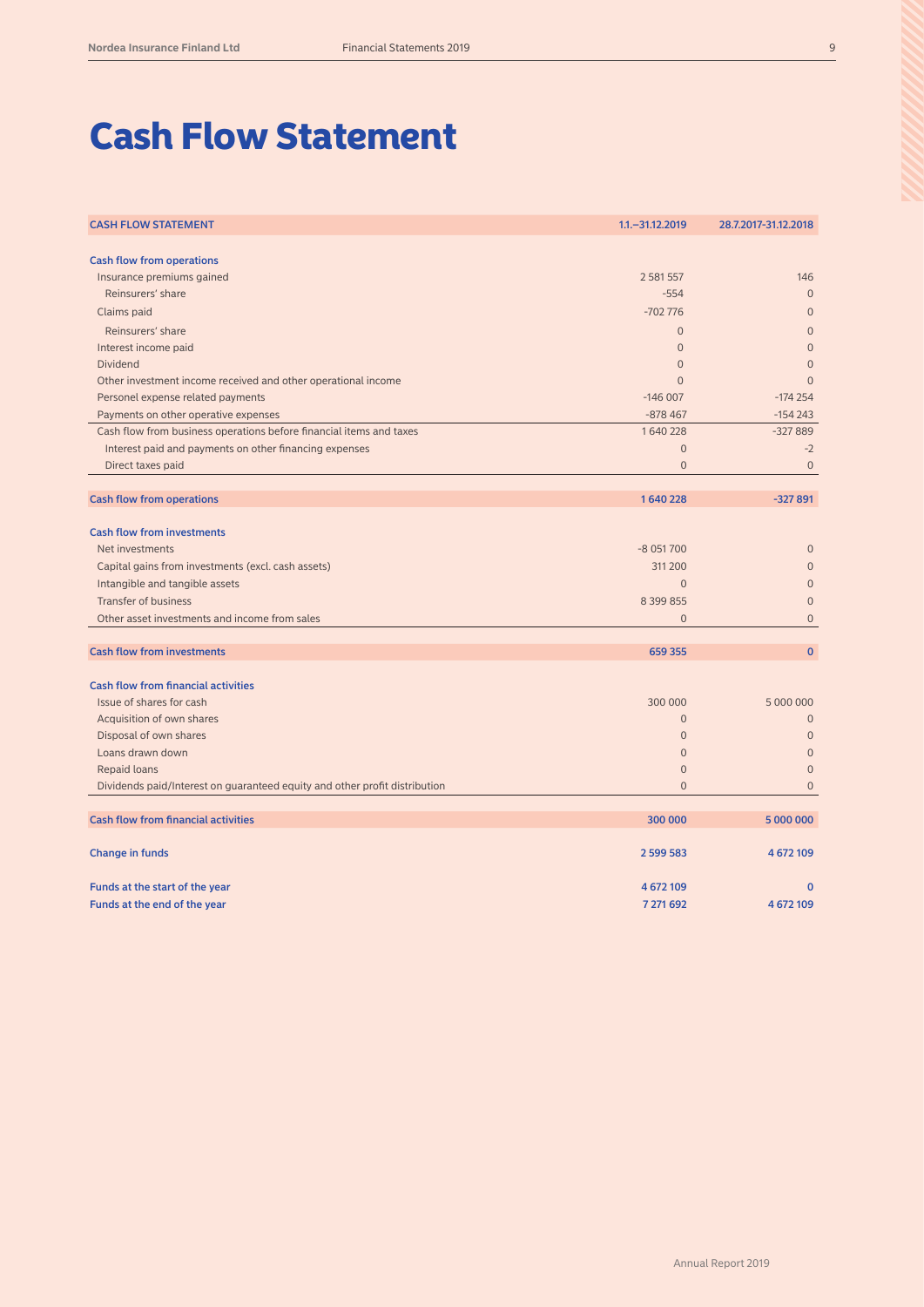# Notes to the financial statements

# **1. ACCOUNTING PRINCIPLES OF THE FINANCIAL STATEMENTS**

The financial statements have been drafted in accordance with the current applicable corporate laws as well as the decisions, rules and regulations specified by the Ministry of Social Affairs and Health and the Financial Supervisory Authority.

# **Book value of investments and book value of assets covering unit-linked technical provisions**

Shares and participations in other investments were valued on the balance sheet at the acquisition cost or at the lower probable transfer price. The impact on the result of this valuation is entered as depreciation and return on depreciation.

Fixed income funds that are listed among debt securities are valued on the balance sheet at acquisition cost.

Premium receivables are recognised on the balance sheet at the probable value and other receivables at the nominal value or at a permanently lower probable value.

# **Fair value of investments**

The fair value of the equity and fixed income fund investments is obtained using the last available Net Asset Value of the fund on the end date of the financial year or, if none is available, the most recent available Net Asset value from the date preceding this date.

The deposits are valued at fair value which equals to nominal value of deposits. The receivables are valued at fair value which equals to nominal value of receivables or the lower probable value.

#### **Pension cover for employees**

In compliance with the Employees' Pension Act, the company has taken out from Varma Mutual Pension Insurance Company statutory pension insurance for its employees. All insurance premiums paid for the said insurance in 2019 are entered in the 2019 results.

### **Calculation principles of technical provisions**

There is no technical interest rate associated with policies.

The Financial Supervisory Authority approved the basis for calculating the Equalization Provision on December 18th, 2019. In the case of transfer into the Equalisation Provision, the reserve is credited with interest, which is a five-year risk-free interest rate of the euro without a matching adjustment or volatility adjustment.

# **Deferred tax liabilities and assets**

The company has no material deferred tax liabilities or assets.

# **Changes in 2019 that affected the financial statement**

Nordea Insurance Finland Ltd and its parent company Nordea Life Assurance Finland Ltd executed a transfer of business between them in 2019. The transfer of business and the insurance portfolio transfer executed as a part of the transfer of business, affected the following figures in the financial statement compared to the figures in the comparison year.

- Provision for unearned premiums the figure increased due to the transfer of business
- Outstanding claims the figure increased due to the transfer of business
- Cash in hand and at bank the figure increased due to the transfer of business
- Receivables arising from policyholders  $-$  the figure increased due to the transfer of business
- Other creditors (holiday pay debts)  $-$  the figure increased due to the transfer of business
- Reserve for invested unrestricted equity  $-$  the figure increased due to the transfer of business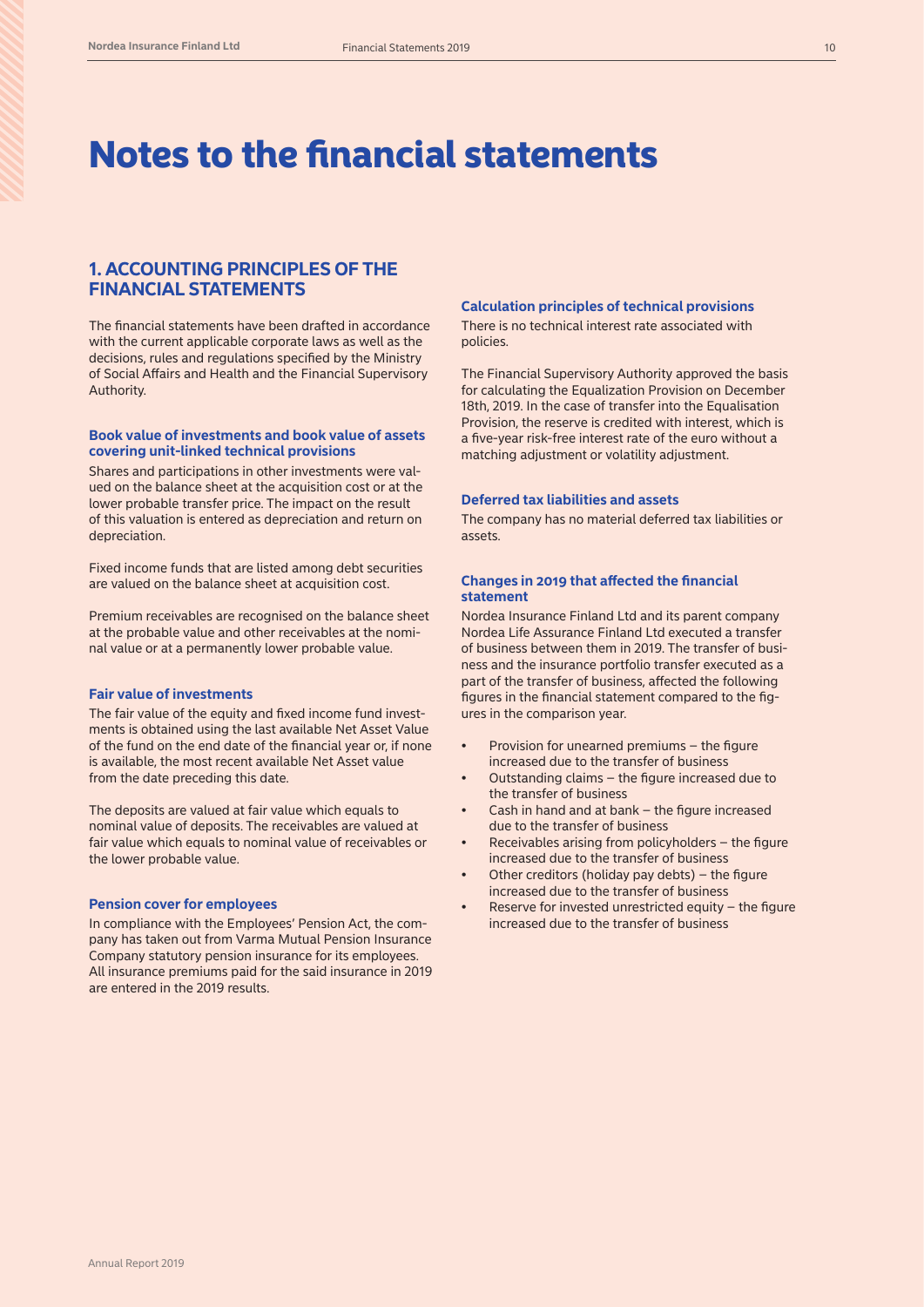| <b>1. PREMIUM INCOME</b>            | 1.1.-31.12.2019 | 28.7.2017-31.12.2018 |
|-------------------------------------|-----------------|----------------------|
|                                     |                 |                      |
| Direct insurance                    |                 |                      |
| Domestic                            | 5437930         | 608                  |
| Reinsurance                         | $\Omega$        | $\Omega$             |
| Gross premium income before outward | 5437930         | 608                  |

No deductions made to the premium income.

# 2. BALANCE ON TECHNICAL ACCOUNT BY GROUP OF INSURANCE CLASS

|                                     |              | <b>Gross premiums</b><br>written before<br>reinsurers' share | <b>Gross premiums</b><br>earned before re-<br>insurers' share | <b>Claims incurred</b><br>before reinsurers'<br>share | <b>Operating ex-</b><br>penses before<br>reinsurers' comis-<br>sions and profit<br>participation | Reinsurance<br>balance | <b>Balance on tech-</b><br>nical account be-<br>fore the change<br>in collective item<br>and equalisation<br>provision |
|-------------------------------------|--------------|--------------------------------------------------------------|---------------------------------------------------------------|-------------------------------------------------------|--------------------------------------------------------------------------------------------------|------------------------|------------------------------------------------------------------------------------------------------------------------|
|                                     |              |                                                              |                                                               |                                                       |                                                                                                  |                        |                                                                                                                        |
| Non-statutory accindent and         | 2019         | 5 340 955                                                    | 5 5 3 2 8 8 9                                                 | $-772293$                                             | $-421640$                                                                                        | $-554$                 | $-11$ 399 798                                                                                                          |
| health                              | 2018         | 178                                                          | 174                                                           | $-7509$                                               | $-178770$                                                                                        | $\Omega$               | $-186105$                                                                                                              |
|                                     | 2019         | 96 975                                                       | 93 967                                                        | $-74368$                                              | $-421640$                                                                                        | $\Omega$               | $-402042$                                                                                                              |
| Other                               | 2018         | 429                                                          | 418                                                           | $-22521$                                              | $-178770$                                                                                        | $\overline{0}$         | $-200872$                                                                                                              |
| Direct insurance total              | 2019<br>2018 | 5 437 930<br>608                                             | 5 626 856<br>592                                              | $-846661$<br>$-30030$                                 | $-843280$<br>$-357539$                                                                           | $-554$<br>$\mathbf 0$  | $-11801839$<br>$-386977$                                                                                               |
|                                     | 2019         | $\overline{0}$                                               | $\overline{0}$                                                | $\overline{0}$                                        | $\Omega$                                                                                         | $\mathbf{0}$           | $\Omega$                                                                                                               |
| Reinsurance                         | 2018         | $\Omega$                                                     | $\overline{0}$                                                | $\overline{0}$                                        | $\Omega$                                                                                         | $\mathbf{0}$           | $\Omega$                                                                                                               |
|                                     | 2019         | 5 437 930                                                    | 5 626 856                                                     | $-846661$                                             | $-843280$                                                                                        | $\mathbf{0}$           | $-11801839$                                                                                                            |
| Total                               | 2018         | 608                                                          | 592                                                           | $-30030$                                              | $-357539$                                                                                        | $\mathbf{0}$           | $-386977$                                                                                                              |
| Change in equalisation              | 2019         |                                                              |                                                               |                                                       |                                                                                                  |                        | $-195381$                                                                                                              |
| provision                           | 2018         |                                                              |                                                               |                                                       |                                                                                                  |                        | $-586$                                                                                                                 |
| <b>Balance on technical account</b> | 2019<br>2018 |                                                              |                                                               |                                                       |                                                                                                  |                        | $-11997220$<br>$-387563$                                                                                               |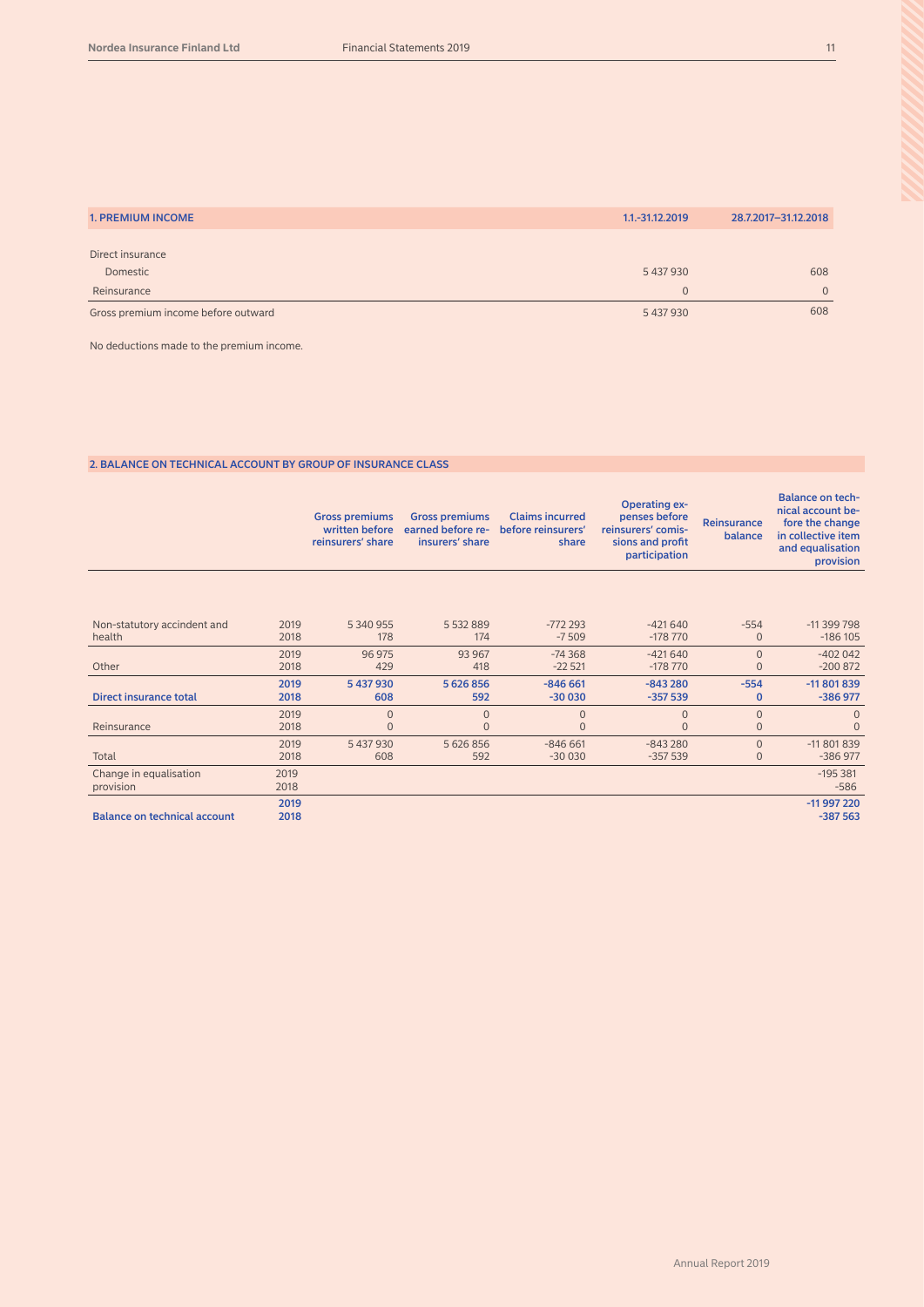| <b>3. OPERATING EXPENSES</b>                                     | 1.1.-31.12.2019 | 28.7.2017-31.12.2018 |
|------------------------------------------------------------------|-----------------|----------------------|
|                                                                  |                 |                      |
| 3.1 Operation expenses by function                               |                 |                      |
| Claims paid                                                      | 72767           | $\overline{0}$       |
| <b>Operating expenses</b>                                        | 843 280         | 357 539              |
| Investment expenses                                              | 99 684          | $\overline{0}$       |
| Other expenses                                                   | $\overline{0}$  | $\Omega$             |
| Total                                                            | 1 0 1 5 7 3 1   | 357 539              |
|                                                                  |                 |                      |
| 3.2. Profit and loss account 'operating expenses'                |                 |                      |
| Insurance acquisition expenses                                   |                 |                      |
| Direct insurance commissions                                     | 267789          | 3 3 2 4              |
| Other policy acquisition costs                                   | $\overline{0}$  | $\Omega$             |
| Total                                                            | 267789          | 3 3 2 4              |
|                                                                  |                 |                      |
| Insurance policy management expenses                             | 156 066         | 30 283               |
| Administrative expenses                                          | 419 425         | 323 932              |
| Total operating expenses                                         | 843 280         | 357 539              |
| 3.3. Personnel                                                   |                 |                      |
|                                                                  |                 |                      |
| 3.3.1 Personnel expenses                                         |                 |                      |
|                                                                  |                 |                      |
| Salaries and commissions                                         | 147 478         | 157 161              |
| Pension expenses                                                 | 25 0 90         | 22 9 52              |
| Other indirect personnel costs                                   | 10 9 84         | 10 2 25              |
| Total                                                            | 183 552         | 190 338              |
|                                                                  |                 |                      |
| 3.3.2 Management's salaries, commissions and pension commitments |                 |                      |
|                                                                  |                 |                      |
| Managing director's salary and commissions                       | 24 000          | 24 000               |
| There is no pension insurance for managing director              |                 |                      |
|                                                                  |                 |                      |
| The Board of Directors' salary and commissions                   | 2500            | $\overline{0}$       |
|                                                                  |                 |                      |
| 3.3.3 Average number of personnel during the financial year      |                 |                      |
|                                                                  |                 |                      |
|                                                                  |                 |                      |

Personnel 2 1

Annual Report 2019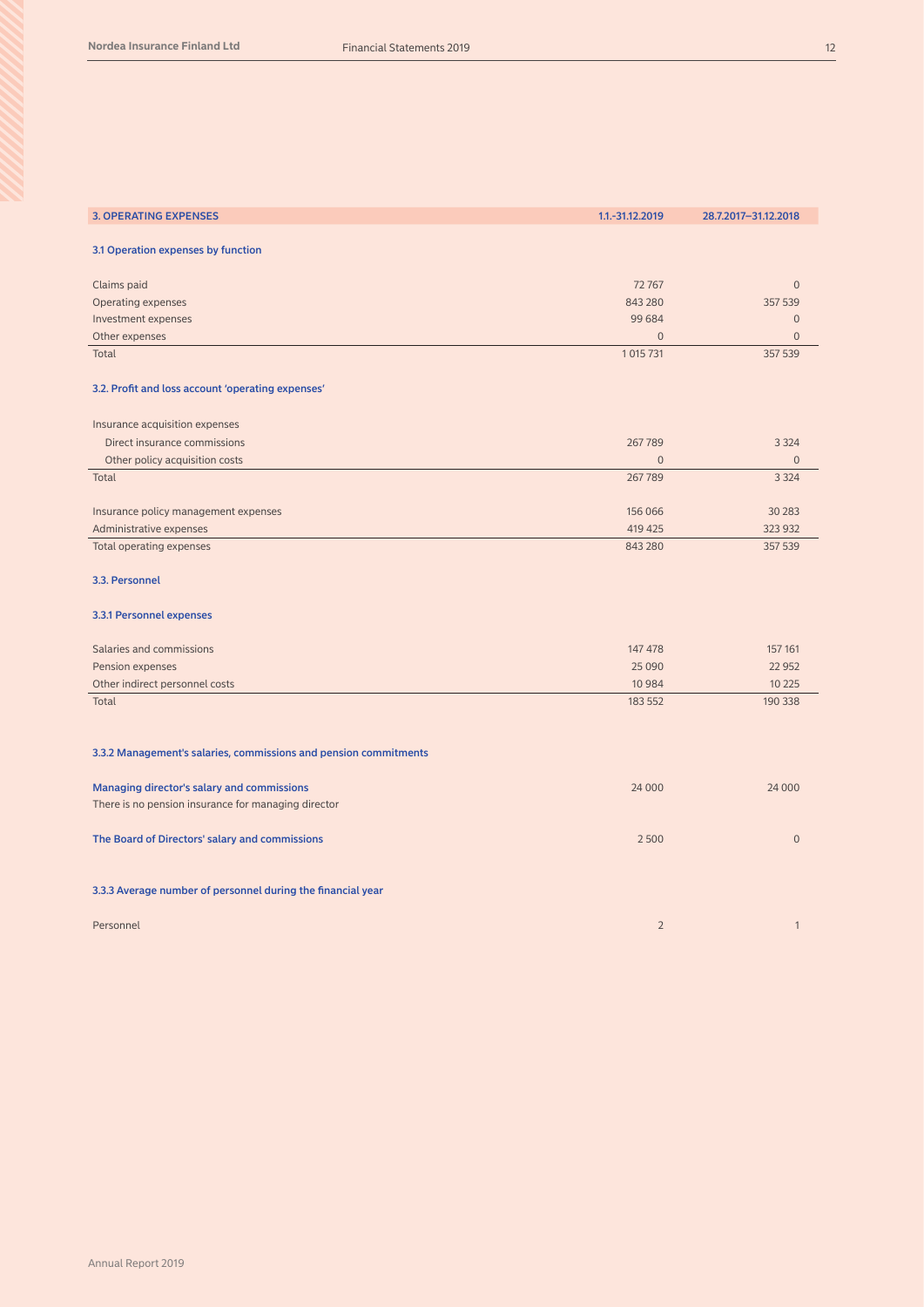| <b>4. NET INVESTMENT INCOME</b>                               | 1.1.-31.12.2019     | 28.7.2017-31.12.2018       |
|---------------------------------------------------------------|---------------------|----------------------------|
|                                                               |                     |                            |
| <b>Investment income</b>                                      |                     |                            |
|                                                               |                     |                            |
| Income from investments in Group companies<br>Dividend income | $\mathsf{O}\xspace$ | $\overline{0}$             |
| Interest income                                               | $\overline{0}$      | $\overline{0}$             |
|                                                               |                     |                            |
| Income from real estate investments                           | $\Omega$            |                            |
| Dividend income                                               |                     | $\overline{0}$             |
| Interest income                                               | $\overline{0}$      | $\Omega$                   |
| Other income                                                  | $\overline{0}$      | $\Omega$                   |
| Income from other investments                                 |                     |                            |
| Dividend income                                               | $\mathbf{0}$        | $\overline{0}$             |
| Interest income                                               | $\overline{0}$      | $\overline{0}$             |
| Other income                                                  | 1727                | $\mathbf 0$                |
| Total                                                         | 1727                | $\overline{0}$             |
| Value readjustments                                           | $\mathsf{O}\xspace$ | $\mathbf 0$                |
| Realised gains on investments                                 | $\mathsf{O}\xspace$ | $\mathbf{0}$               |
| Total                                                         | $\Omega$            | $\overline{0}$             |
|                                                               |                     |                            |
| Total                                                         | 1727                | $\overline{0}$             |
| <b>Investment expenses</b>                                    |                     |                            |
|                                                               |                     |                            |
| Expenses arising from real estate investments                 | $\overline{0}$      | $\Omega$                   |
| Expenses arising from other investments                       | $-114227$           | $-16885$                   |
| Interest and other expenses on liabilities                    |                     |                            |
| To Group companies                                            | $\mathsf{O}\xspace$ | $\overline{0}$             |
| To others                                                     | $\mathbf{0}$        | $\Omega$                   |
| Total                                                         | $-114227$           | $-16885$                   |
|                                                               |                     |                            |
| Value adjustments and depreciations                           |                     |                            |
| Value adjustments                                             | $-100229$           | $\overline{0}$<br>$\Omega$ |
| Depreciation according to plan on buildings                   | $\mathbf{0}$        |                            |
| Realised losses on investments                                | $-6528$             | $\Omega$                   |
| Total                                                         | $-220984$           | $-16885$                   |
| Net investment income in profit and loss account              | $-219257$           | $-16885$                   |
|                                                               |                     |                            |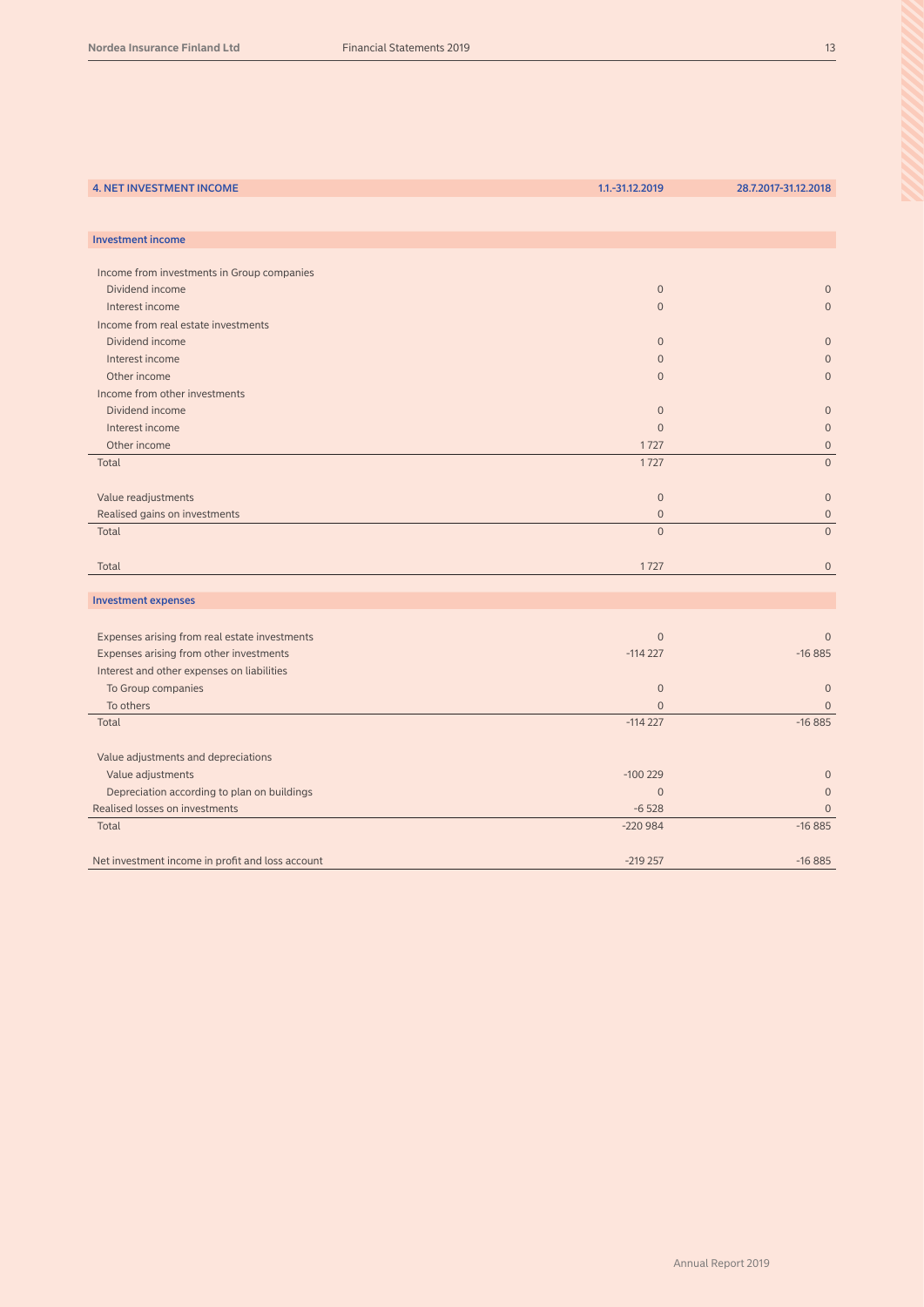## 5. MARKET VALUE AND VALUATION DIFFERENCE OF INVESTMENTS

|                                     | Remaining<br>acquisition |                   |                     |
|-------------------------------------|--------------------------|-------------------|---------------------|
| <b>Investments 31.12.2019</b>       | cost                     | <b>Book value</b> | <b>Market value</b> |
|                                     |                          |                   |                     |
| Real estate investments             | $\overline{0}$           | $\overline{0}$    | $\mathbf{0}$        |
| Investments in Group companies      | $\mathbf{0}$             | $\overline{0}$    | $\mathbf{0}$        |
| Investments in associated companies | $\mathbf{0}$             | $\overline{0}$    | $\mathbf{0}$        |
| Other investments                   |                          |                   |                     |
| Shares and participations           | 1196 000                 | 1196 000          | 1 2 4 6 1 2 7       |
| Debt securities                     | 6 537 972                | 6 437 743         | 6 437 743           |
| Other investments                   | 7 271 692                | 7 271 692         | 7 271 692           |
| Deposits with ceding undertakings   | $\overline{0}$           | $\overline{0}$    | $\mathbf{0}$        |

Other investments include cash in hand and at bank

|                                     | Remaining<br>acquisition |                   |                     |
|-------------------------------------|--------------------------|-------------------|---------------------|
| <b>Investments 31.12.2018</b>       | cost                     | <b>Book value</b> | <b>Market value</b> |
|                                     |                          |                   |                     |
| Real estate investments             | $\Omega$                 | $\Omega$          | $\Omega$            |
| Investments in Group companies      | $\Omega$                 | $\Omega$          | $\Omega$            |
| Investments in associated companies | $\Omega$                 | $\Omega$          | $\Omega$            |
| Other investments                   |                          |                   |                     |
| Shares and participations           | $\Omega$                 | $\Omega$          | $\Omega$            |
| Debt securities                     | $\Omega$                 |                   | $\Omega$            |
| Other investments                   | 4 672 109                | 4 672 109         | 4 672 109           |
| Deposits with ceding undertakings   | $\Omega$                 | 0                 | $\Omega$            |

Other investments include cash in hand and at bank

| <b>6. STATEMENT OF CHANGES IN EQUITY CAPITAL</b> | 1.1.-31.12.2019 | 28.7.2017-31.12.2018 |
|--------------------------------------------------|-----------------|----------------------|
|                                                  |                 |                      |
| Share capital 31.12.                             | 5 000 000       | 5 000 000            |
| Reserve for invested unrestricted capital 31.12  | 300 000         | $\Omega$             |
| Retained earnings 1.1.                           | $\overline{0}$  | $\Omega$             |
| Retained earnings 31.12.                         | $-404450$       | $\Omega$             |
| Profit/loss for the year                         | 2898268         | $-404450$            |
| Preliminary dividend                             | $\overline{0}$  | $\Omega$             |
| Equity capital in total                          | 7793817         | 4 595 550            |

The distributable equity capital in Nordea Insurance Finland Ltd is in total EUR 2 793 817 (0,00)

# 7. EQUALIZATION PROVISION

The equalization provision is 195 967,43 € and its target amount is 8 468 601 € on 31 December 2019.

|  |  | <b>8. INVESTMENTS</b> |
|--|--|-----------------------|
|  |  |                       |

| <b>Funds</b>                                     | <b>Kotimaa</b> | Kirjanpitoarvo | Käypä arvo    |
|--------------------------------------------------|----------------|----------------|---------------|
| Nordea Moderate Yield B growth                   | <b>Finland</b> | 399 776        | 399 776       |
| Nordea Sustainable Equities Global Fund A growth | Finland        | 1196 000       | 1 246 127     |
| Nordea Corporate Bond I growth                   | Finland        | 1220287        | 1220287       |
| Nordea AAA Government Bond I growth              | Finland        | 1165638        | 1165 638      |
| Nordea Pro Euro Bond I growth                    | Finland        | 2 0 2 6 3 2 1  | 2 0 2 6 3 2 1 |
| Nordea 1 - US Corporate Bond Fund HBIE-EUR       | Luxembourg     | 1625720        | 1625720       |
| <b>Total</b>                                     |                | 7633743        | 7683870       |
| Cash at bank and in hand                         |                |                |               |
|                                                  |                |                |               |
| <b>Bank accoounts</b>                            | Suomi          | 7 271 692      | 7 271 692     |
| <b>Total</b>                                     |                | 7 271 692      | 7 271 692     |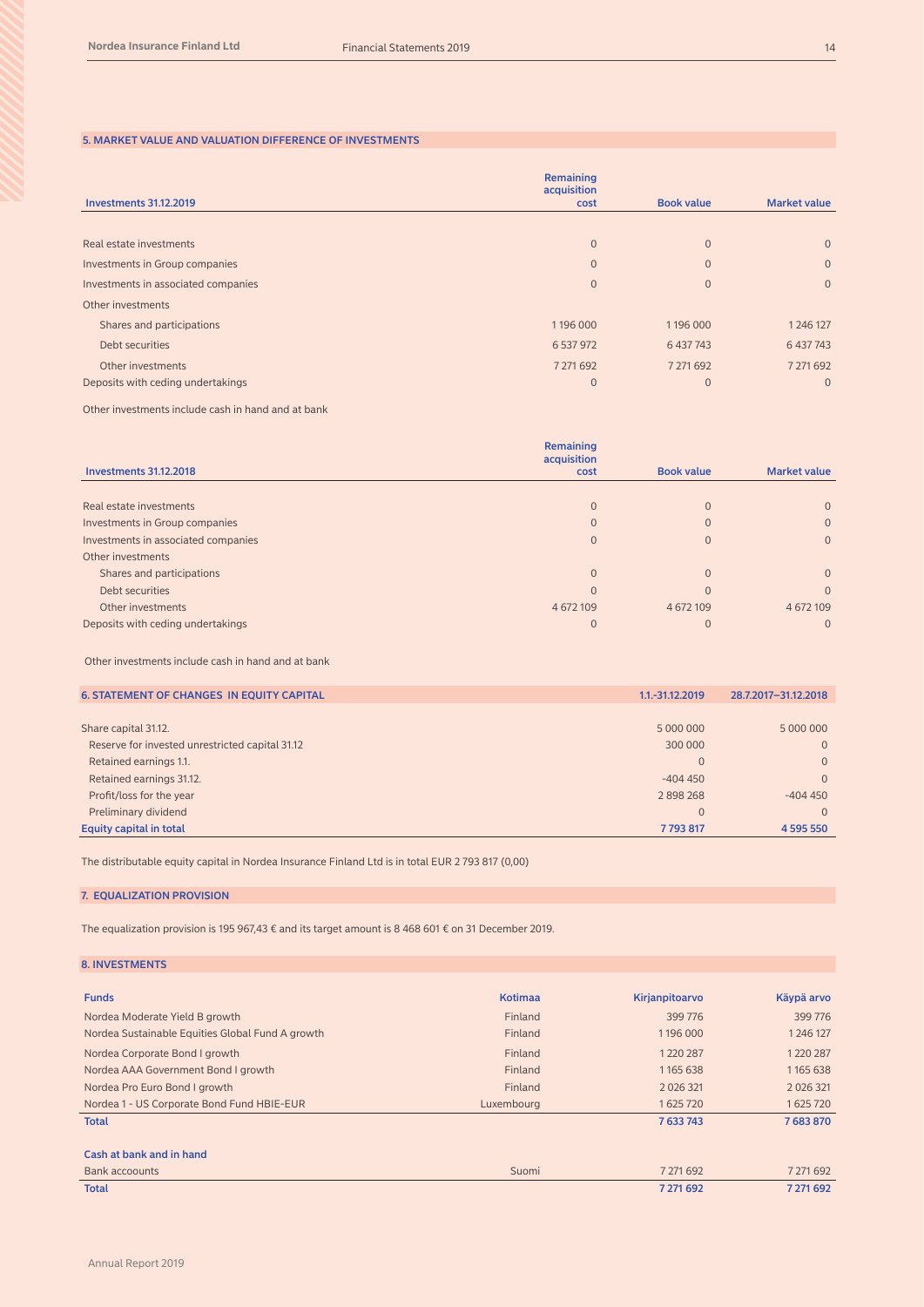| <b>9. AUDITORS' FEES</b>                             | 1.1.-31.12.2019 | 28.7.2017-31.12.2018 |
|------------------------------------------------------|-----------------|----------------------|
|                                                      |                 |                      |
| The auditors' fees per category were                 |                 |                      |
|                                                      |                 |                      |
| Audit                                                |                 |                      |
| Mandates subject to section 1(2) of the Auditing Act | 33 861          | 5 0 0 0              |
| Tax consultation                                     | $\mathbf{0}$    | $\overline{0}$       |
| Other services                                       | $\overline{0}$  | $\overline{0}$       |
| <b>Total</b>                                         | 33 861          | 5 0 0 0              |
|                                                      |                 |                      |
| <b>10. RECEIVABLES</b>                               |                 |                      |
|                                                      |                 |                      |
| No long-term receivables.                            |                 |                      |

# 11. CREDITORS

No long-term creditors.

### 12. OFF-BALANCE SHEET COMMITMENTS

Regarding VAT group registration, Nordea Insurance Finland Ltd is, with the other members of the Nordea Bank Finland Plc tax liability group, jointly and severally liable for the value added tax to be rendered in the accounts in accordance with section 188 of the Value Added Tax Act.

| <b>13. KEY FIGURES FOR GENERAL ECONOMIC DEVELOPMENT</b>                                                                                                                    | 2019          | 2018       |
|----------------------------------------------------------------------------------------------------------------------------------------------------------------------------|---------------|------------|
|                                                                                                                                                                            |               |            |
| Turnover                                                                                                                                                                   | 5 407 599     | 592        |
| Premium income before the reinsurers' share +                                                                                                                              |               |            |
| investment income and unrealised gains + other income                                                                                                                      |               |            |
| Operating profit or loss                                                                                                                                                   | 3 717 103     | $-403862$  |
| Profit or loss before changes in equalisation provision, additional bene-<br>fits, extraordinary items, appropriations and taxes                                           |               |            |
| Total profit or loss                                                                                                                                                       | 3 3 5 2 5 9 2 | $-403862$  |
| Operating profit or loss +/- changes in valuation<br>differences, fair value and revaluation reserves                                                                      |               |            |
| Return on assets (%) (at market value)                                                                                                                                     | 33,6          | $-8,6$     |
| 100 x (Operating profit or loss + interest and other financing expenses + calculated interest<br>+/- revaluation/revaluation reversed in revaluation or fair value reserve |               |            |
| +/- changes in valuation differences) / (total assets                                                                                                                      |               |            |
| -technical provisions on unit-linked insurances +/- valuation differences on investments)<br>(average at the beginning and the end of the year)                            |               |            |
| Premium income                                                                                                                                                             | 5 437 930     | 608        |
| Premium income before the reinsurers' share                                                                                                                                |               |            |
| Loss ratio %                                                                                                                                                               | 15,0          | 5 0 7 3, 8 |
| Claims incurred/premiums earned                                                                                                                                            |               |            |
| Expense ratio %                                                                                                                                                            | 15,0          | 60 409,4   |
| Operating expenses/premiums earned                                                                                                                                         |               |            |
| Combined ratio                                                                                                                                                             | 30,0          | 65 483,2   |
| Loss ratio + expense ratio                                                                                                                                                 |               |            |
| Net investment income                                                                                                                                                      | $-219257$     | $-16885$   |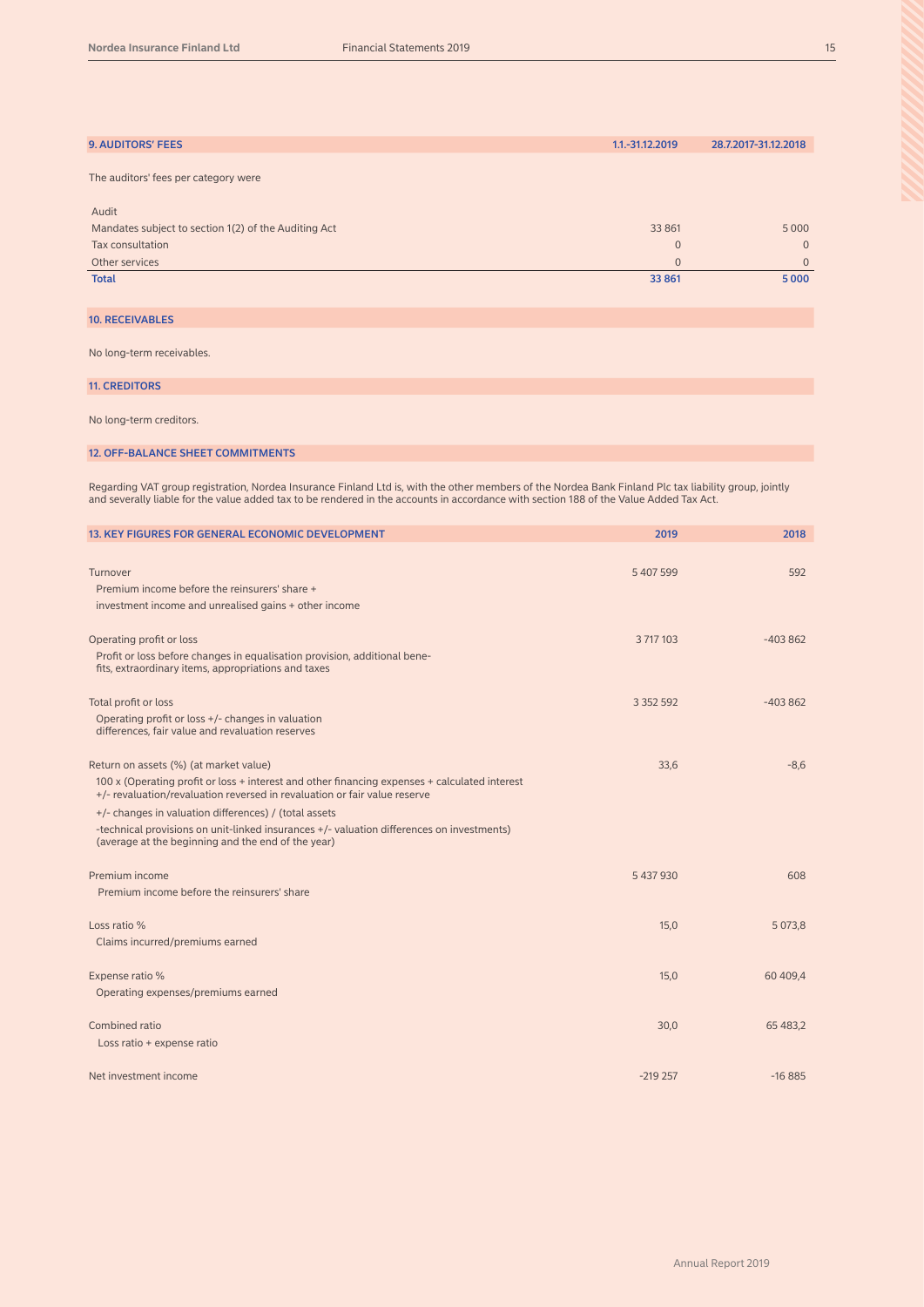| <b>14. PROFIT ANALYSIS</b>                    | 2019           | 2018           |
|-----------------------------------------------|----------------|----------------|
|                                               |                |                |
| Premium income                                | 5 626 301      | 592            |
| Claims paid                                   | $-846661$      | $-30030$       |
| Net operating expenses                        | $-843280$      | $-357539$      |
| Other technical underwriting income           | $\overline{0}$ | $\Omega$       |
| <b>Balance on technical account</b>           | 3936360        | $-386977$      |
| Investment income and expenses                | $-219257$      | $-16885$       |
| Other income                                  |                |                |
| Share of associated undertaking's profit/loss | $\mathbf{0}$   | $\overline{0}$ |
| <b>Operating profit/-loss</b>                 | $\Omega$       | $\Omega$       |
| Liikevoitto/-tappio                           | 3717103        | $-403862$      |
| Change in equalisation provision              | $-195381$      | $-586$         |
| Profit/loss before closing entries and taxes  | 3 5 21 7 22    | $-404448$      |
|                                               |                |                |
| Minority interests                            | $\mathbf{0}$   | $\Omega$       |
| Income tax and other direct taxes             | $-623455$      | $-2$           |
| Loss for the year                             | 2898268        | $-404450$      |

# 15. CALCULATION METHOD FOR TECHNICAL PROVISIONS

The basis for calculating the Equalization Provision has been approved by the Financial Supervisory Authority on 18 December 2019.

For the life insurance policies for individual risk and for group, the covers for 1) permanent disability, 2) critical illness, 3) accidental permanent disability or permanent handicap, 4) accidental death, permanent disability or permanent handicap, and 5) accidental death or permanent disability were transferred from Nordea Life Assurance Finland Ltd to Nordea Insurance Finland Ltd on 1 October 2019. The calculation basis for the technical provisions for Nordea Insurance Finland was complemented with the calculation basis for the transferred technical provisions, and approved by the Board of Directors on 29 October 2019.

#### 16. INFORMATION ABOUT CONSOLIDATED FINANCIAL STATEMENTS

Nordea Bank Abp prepares the consolidated financial statements of the highest entity in which Nordea Insurance Finland Ltd belongs. Nordea Bank Abp is domiciled in Helsinki. A copy of Nordea Bank Plc's consolidated financial statement can be found at www.nordea.com

Nordea Life Holding AB prepares the consolidated financial statements of the lowest entity in which Nordea Insurance Finland Ltd belongs as a subsidary of Nordea Life Assurance Finland Ltd. Nordea Life Holding AB is fully owned by Nordea Bank Abp. Nordea Life Holding AB:n is domiciled in Stockholm. A copy of Nordea Life Holding´s consolidated financial statement can be found from Swedish Companies Registration Office (www.bolagsverket.se)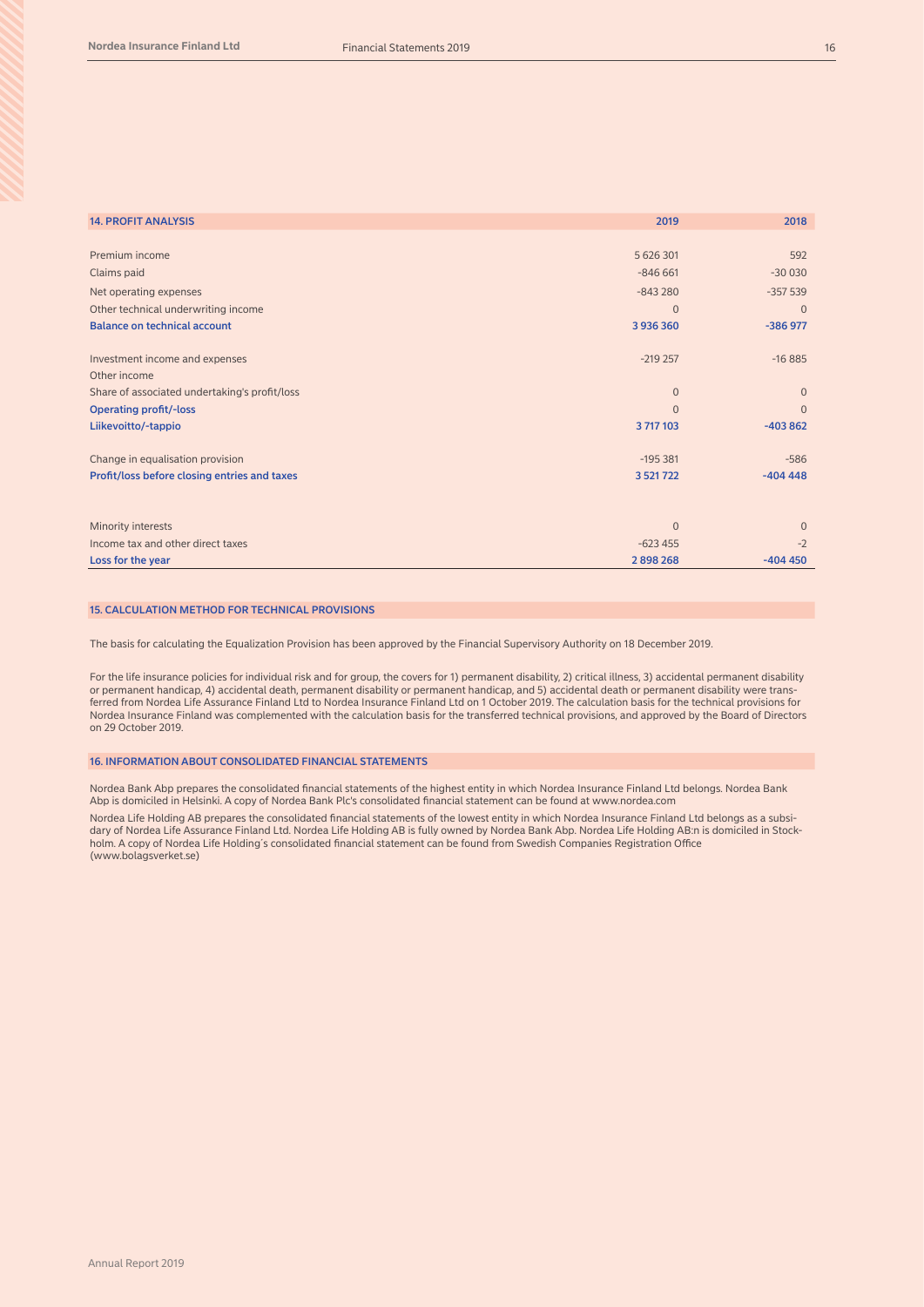# **Riskprofile**

The company is exposed to a variety of risks. These include underwriting, market, credit, liquidity, operational, business and strategic risks, of which the four first ones are directly quantified by the standard formula in the Solvency II regime.

# **Stress and scenario testing**

The Solvency II regime outlines the principles for an effective risk management process. To that process belongs an effective governance around calculating the solvency position as well as an Own Solvency and Risk Assessment (ORSA). The company is producing an own ORSA-report that is submitted to the FI-FSA on an annual basis.

As part of the ORSA process the company performs various stress and scenario tests of which the most important ones relate to business risks.

Stress and scenario testing are discussed by the executive management and the Board.

# **Product structure**

The company has one product Nordea MyLife Personal Insurance, which includes covers against unemployment and temporary disability, critical illness, permanent disability, accidental death or accidental permanent disability, and death. The death cover is granted by the parent company Nordea Life Assurance Finland Ltd. In addition, the company has covers against accidental death, accidental chronic ailment or accidental permanent disability, and accidental chronic ailment or accidental permanent disability, which are no longer for new sales.

The most significant part of the insurance portfolio are accidental covers. There are 1 165 unemployment and temporary disability covers with an average monthly paid risk sum of 448 euros.



#### **Insured risk sums 31 December 2019 (EUR millions)**

# **Insurance risk**

Insurance risk is the risk of loss due to changes in the levels, trends, or variations of unemployment, temporary disability and lapse.

The most important ways to manage insurance risks are proper risk selection, including underwriting procedures, pricing, insurance terms, product approval process, reinsurance, stress tests, and setting the reserves prudently considering the risks. Underwriting is governed by underwriting rules, actuarial methods in setting the tariffs, and statistical analysis of reported losses. The underwriting policy also define what risks can be insured and how much cover amount is allowed. The objective of the underwriting policy is to ensure the profitability of the insurance business. In limiting risk, the policy terms are essential - the terms and conditions of the insurance contract define the coverage of the policy and the limits of compensation.

# **Underwriting procedures**

The Underwriting Policy, which the company's Board of Directors annually approves, describes the company's insurance policy. The policies are established to ensure strong underwriting processes and sound advice to customers.

Underwriting procedures ensure fair and ethical treatment of all new customers and the acceptance or rejection of individual risks on an informed basis. Sound underwriting ensures that the right products are offered to the customers to meet their needs. Individual underwriting is used for life and health policies. Depending on the nature of the risk coverage and the level of benefits, underwriting may include a health assessment.

### **Reinsurance**

The company's reinsurance programme is approved by the Board of Directors. The program covers individual and aggregate risks, including catastrophe cover. It includes individual risk retention limits and aggregate stop loss covers. The company does not have reinsurance for unemployment or temporary disability cover, because the individual risk sums are not very significant. The aim of the reinsurance programme is to minimise claims volatility, stabilise annual results, protect own capital and protect the company from underwriting risk concentrations and catastrophes.

The Actuarial Function offers an opinion yearly on the appropriateness of the company's reinsurance arrangement to the Board of Directors.

#### **Product approval**

The product approval process ensures that a new product will not create undue risk. It also assesses the profitability of the product and its suitability for risk taking.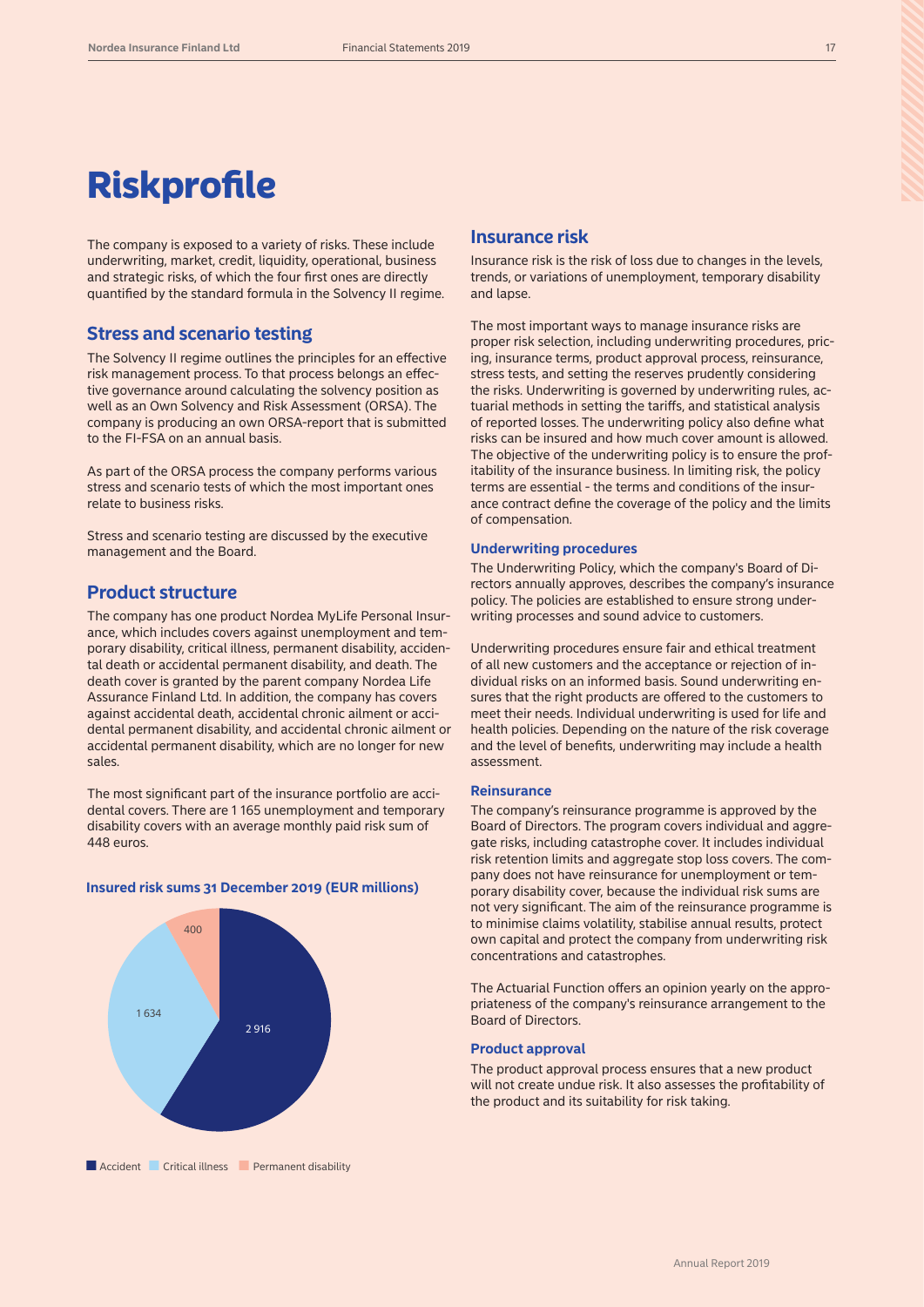# **Market risk**

The market risk arises at the company mainly due to the mismatch between assets and liabilities and the sensitivity of the values of these assets and liabilities to changes in the level or in the volatility of the market prices or rates.

## **Measurement and analysis of market risk**

All present assets of the company are placed as cash on Nordea accounts and hence they are exposed to counterpart risk that however is not a part of Market risk concept in the Solvency II setting.

In the future the company will invest a small part of the assets in equity funds. When this investment activity has started the market risk will be monitored in the same way as in the Life company, hence measured via the Solvency II standard formula, exposure measurement on investment assets, forward-looking balance sheet projections, and stress and sensitivity analysis. Furthermore, the market risks are monitored against the risk appetite and risk limits.

#### *Stress and sensitivity analysis*

The company regularly performs stress tests of the balance sheets and buffers to assess the impact of overnight stress.

As part of the capital management process, the company projects the development of the business including capital plans, and stress test it by using macroeconomic and business risk scenarios.

# **Operational risk**

Operational risk means the risk of direct or indirect loss, or damaged reputation, resulting from inadequate or failed internal processes, or from people, systems or external events. Regarding capital requirements; operational risk also covers legal risk and compliance risk.

Operational risk is inherent in all activities within the organisation, in outsourced activities and in all interactions with external parties. Managing operational risks is the day-to-day responsibility of the business and is a proactive discipline, which emphasises training and risk awareness from all employees across the company.

#### **Measurement of operational risk**

Operational risk is measured through the operational risk appetite, incident reporting and stress and scenario testing.

# *Incident reporting*

Incidents and security weaknesses are immediately handled in order to minimise damage. Upon detection of an incident, handling the incident has top priority. Unit managers are responsible for the proper handling, documentation and reporting of incidents. Incident reporting is a Nordea Group-wide process which is performed in the operational and compliance risk system. Aggregated incident information is included in regular risk reports to the Executive Management and the **Board** 

#### *Stress testing and scenario analysis*

As an extension of the Risk and Control Self-Assessment (RCSA) process a stress test of the material risks is performed. The stress test of operational risks is conducted as a scenario analysis, which tests selected key material risks considered to be highly important to investigate further. The objective is to challenge and extend the company's present understanding of its operational risk landscape by focusing on risks which could cause large financial losses or other significant impacts to the company

The RCSA also serves as input for scenarios to include in the continuity and contingency plans, which are tested annually to ensure learning and preparedness.

#### **Management of operational risk**

The management of operational risk is centred on the RCSA, Group Level Controls and change management processes.

#### *RCSA*

The RCSA is an annual self-assessment of operational risk in the business. The RCSA is designed to enhance awareness of risks in the operations, spot weaknesses in controls, and support prioritisation of mitigating actions related to these weaknesses.

The RCSA is focused on current risks that the business faces and also includes an analysis for emerging and anticipated operational risks, resulting from expected changes related to strategic initiatives.

# *Group Level Controls*

Group Level Control (GLC) is an annual process in which the first and second lines of defence assess their compliance with the requirements as specified in Nordea Group Directives.

#### *Managing material changes*

The Change Risk Management and Approval process (The CRMA process) consists of an initial materiality assessment and a subsequent risk assessment. The CRMA process is executed by using the quality and risk assessment (QRA) methodology and tools as provided by Nordea Group Operational Risk (GOR). For material Changes, the CRMA process is more extensive and includes the involvement of a number of mandatory stakeholders. Approval process captures all material changes in a unified and disciplined manner. It is applicable to new or materially altered products, services, markets, processes, IT systems and major changes to the operations and organisation. The QRA is used to analyse risk and quality aspects related to material changes on a case by case basis, for example new programs, significant changes to organisations, processes and systems. The QRA is performed in order to limit new risks and to ensure disciplined change management. It aims to document decision-making regarding risk and quality aspects connected to changes, explicit responsibility for decisions and actions taken, and systematic follow-up. Conducting a QRA is mandatory as part of the change approval process and mandatory to use when a change or development is run within a programme or project.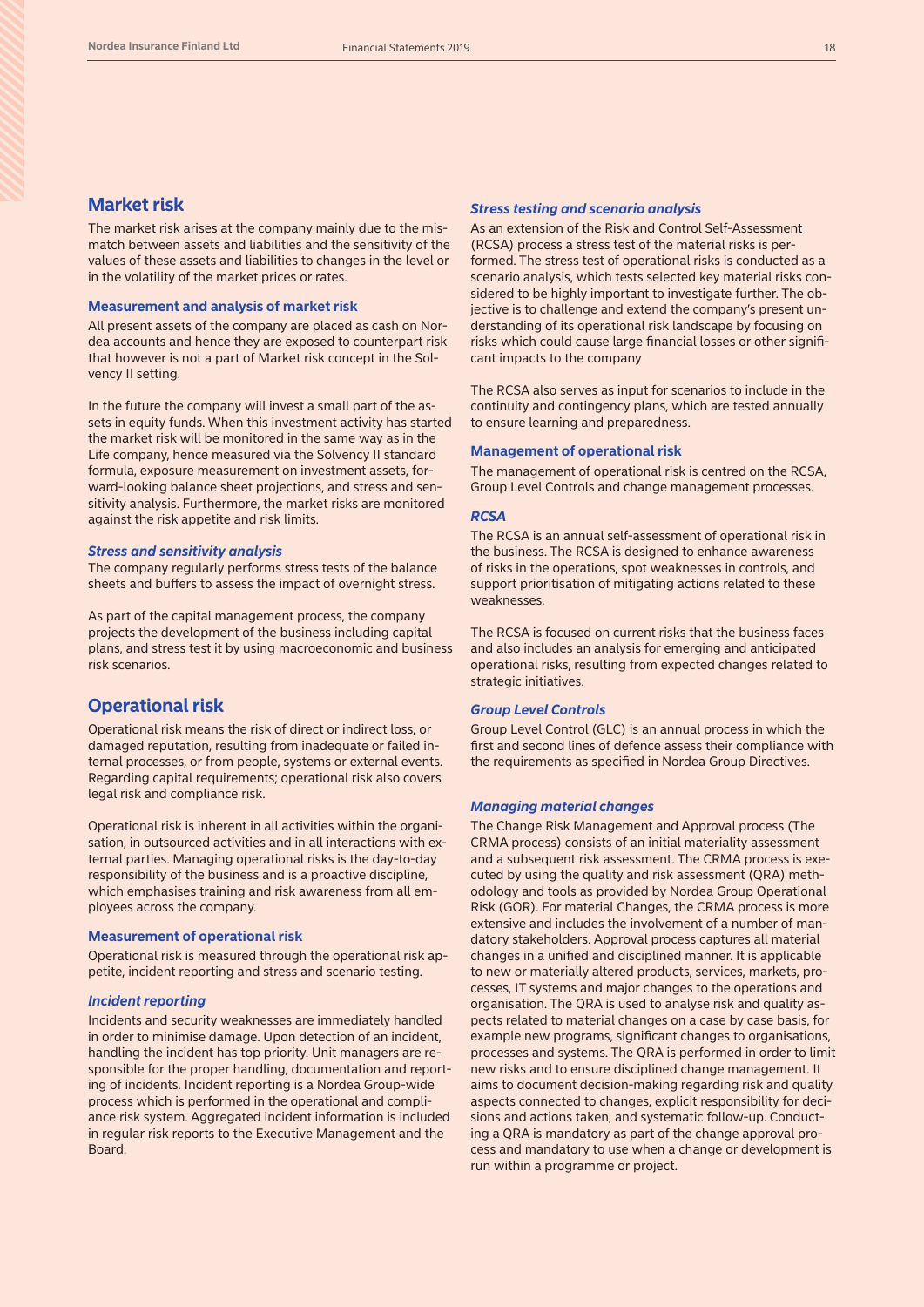# Signatures of Report of the Board of Directors' and Annual Accounts

Helsinki, 25 February 2020

׳ J

Pekka Luukkanen<br>Chairman of the Board of Directors **Raimo Voutilainen**<br>Member of the Board of Directors Chairman of the Board of Directors

 $H$ 

Petra Särkkä<br>Member of the Board of Directors<br>Managing Director Member of the Board of Directors

<u>ei fly</u>

An auditor's report on the audit has been issued today.

Helsinki, 9 March 2020

**PricewaterhouseCoopers Oy** Authorised Public Accountants

Martin Grandell Authorised Public Accountant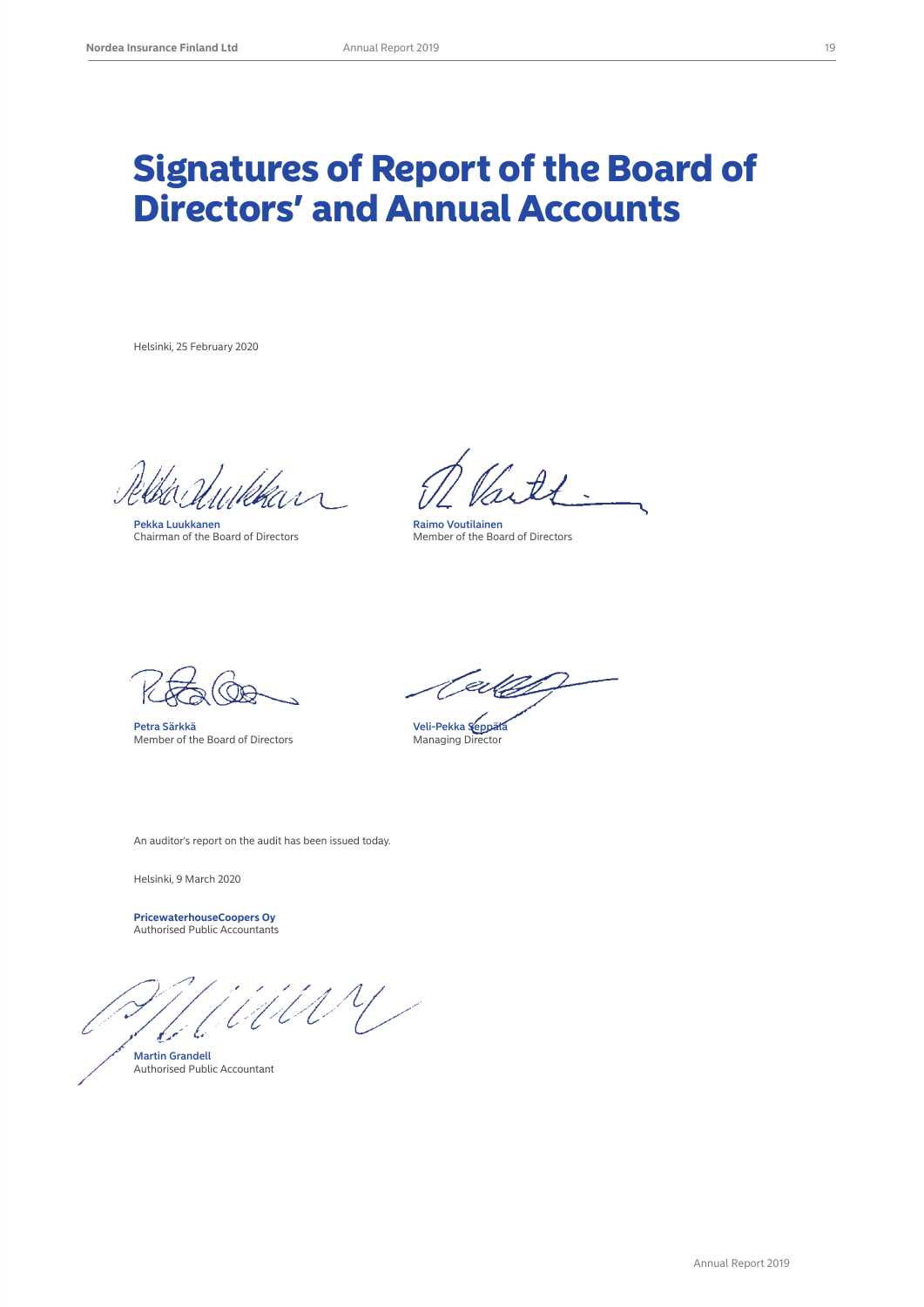# Auditor's Report

To the Annual General Meeting of Nordea Insurance Finland Ltd.

# **Report on the Audit of the Financial Statements**

# **Opinion**

In our opinion, the financial statements give a true and fair view of the company's financial performance and financial position in accordance with the laws and regulations governing the preparation of financial statements in Finland and comply with statutory requirements.

Our opinion is consistent with the additional report to the Board of Directors.

# **What we have audited**

We have audited the financial statements of Nordea Insurance Finland Ltd (business identity code 2868440-8) for the year ended 31 December, 2019. The financial statements comprise the balance sheet, income statement, cash flow statement and notes.

# **Basis for Opinion**

We conducted our audit in accordance with good auditing practice in Finland. Our responsibilities under good auditing practice are further described in the Auditor's Responsibilities for the Audit of Financial Statements section of our report.

We believe that the audit evidence we have obtained is sufficient and appropriate to provide a basis for our opinion.

# **Independence**

We are independent of the company in accordance with the ethical requirements that are applicable in Finland and are relevant to our audit, and we have fulfilled our other ethical responsibilities in accordance with these requirements.

To the best of our knowledge and belief, the non-audit services that we have provided to the company are in accordance with the applicable law and regulations in Finland and we have not provided non-audit services that are prohibited under Article 5(1) of Regulation (EU) No 537/2014. The non-audit services that we have provided are disclosed in note 7 to the Financial Statements.

# **Most significant assessed risks of material misstatement**

Below we have described our assessment of the most significant risks of material misstatement, including risks of material misstatement due the fraud, and presented a summary of our response to those risks.

# **Significant risks of material misstatement referred to in EU regulation No 537/2014, point (c) of Article 10 (2) relating to the company's financial statements**

## *Actuarial assumptions*

*Refer to the notes 1 Accounting principles of the financial statements, 15 Change in calculation method for technical provisions, Risk profile to the financial statements* 

Technical provisions involves subjective judgments over uncertain future outcomes. The value is based on models where significant judgment is applied in setting economic assumptions, actuarial assumptions as well as customer behavior. Changes in these assumptions can materially impact the valuation of technical provisions.

# **How our audit addressed the risk**

Our audit included assessments of applied methods, models and assumptions used in calculating the provisions. We have on a sample basis performed recalculations of the provisions. The audit was carried out by a PwC actuary.

# **Responsibilities of the Board of Directors and the Managing Director for the Financial Statements**

The Board of Directors and the Managing Director are responsible for the preparation of financial statements that give a true and fair view in accordance with the laws and regulations governing the preparation of financial statements in Finland and comply with statutory requirements. The Board of Directors and the Managing Director are also responsible for such internal control as they determine is necessary to enable the preparation of financial statements that are free from material misstatement, whether due to fraud or error.

In preparing the financial statements, the Board of Directors and the Managing Director are responsible for assessing the company's ability to continue as a going concern, disclosing, as applicable, matters relating to going concern and using the going concern basis of accounting. The financial statements are prepared using the going concern basis of accounting unless there is an intention to liquidate the company or to cease operations, or there is no realistic alternative but to do so.

# **Auditor's Responsibilities for the Audit of the Financial Statements**

Our objectives are to obtain reasonable assurance about whether the financial statements as a whole are free from material misstatement, whether due to fraud or error, and to issue an auditor's report that includes our opinion. Reasonable assurance is a high level of assurance, but is not a guarantee that an audit conducted in accordance with good auditing practice will always detect a material misstatement when it